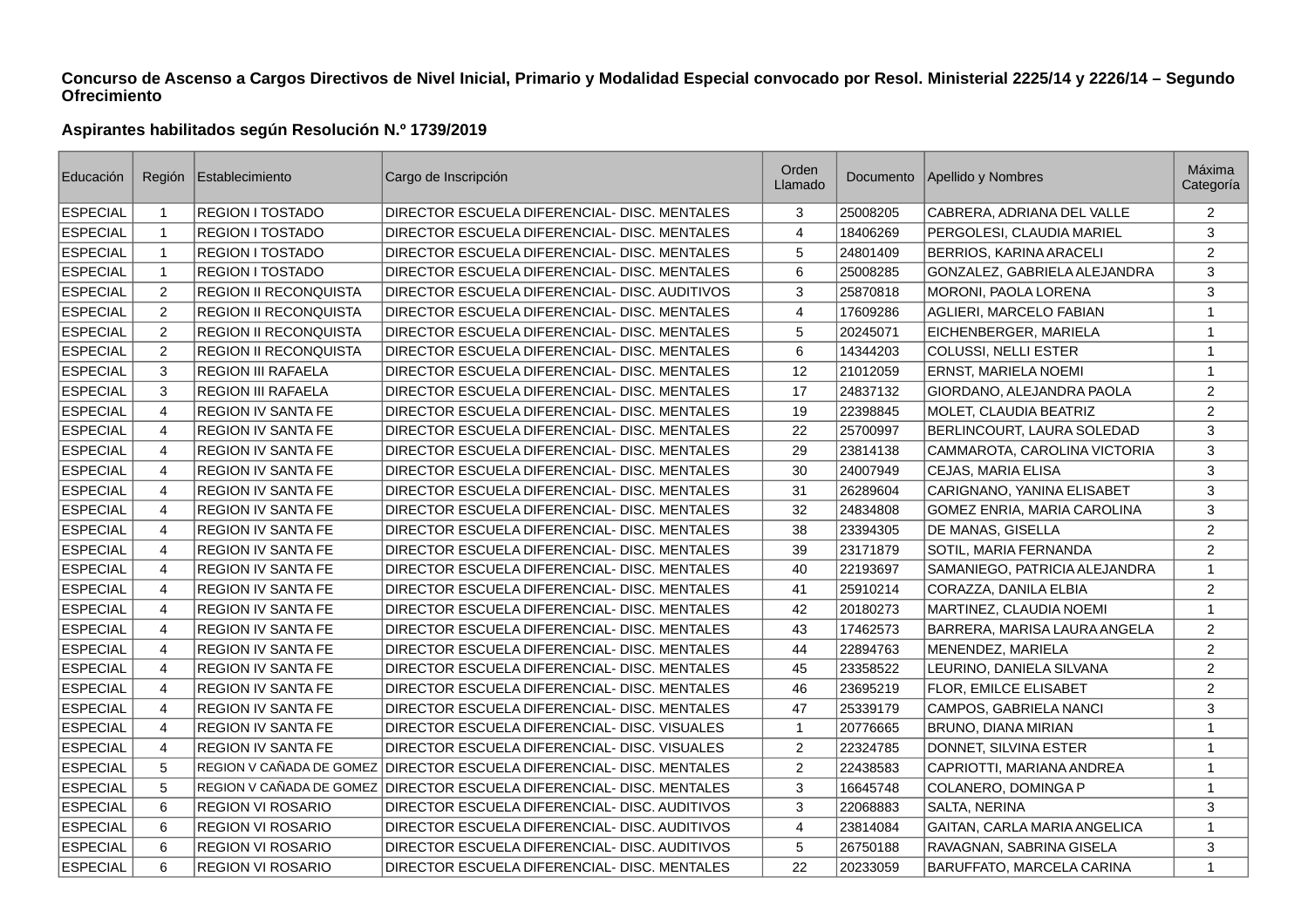| Educación       | Región         | Establecimiento                | Cargo de Inscripción                                                  | Orden<br>Llamado          | Documento | Apellido y Nombres               | Máxima<br>Categoría |
|-----------------|----------------|--------------------------------|-----------------------------------------------------------------------|---------------------------|-----------|----------------------------------|---------------------|
| ESPECIAL        | 6              | <b>REGION VI ROSARIO</b>       | DIRECTOR ESCUELA DIFERENCIAL- DISC. MENTALES                          | 25                        | 21041323  | OBRAN, JORGELINA                 | $\mathbf{1}$        |
| ESPECIAL        | $6\phantom{1}$ | <b>REGION VI ROSARIO</b>       | DIRECTOR ESCUELA DIFERENCIAL- DISC. MENTALES                          | 26                        | 17555774  | <b>MONTI, LAURA GABRIELA</b>     | $\mathbf{1}$        |
| <b>ESPECIAL</b> | 6              | <b>REGION VI ROSARIO</b>       | DIRECTOR ESCUELA DIFERENCIAL- DISC. VISUALES                          | $\mathbf{1}$              | 18363120  | MASSARI, MARIEL GRACIELA         | $\mathbf{1}$        |
| <b>ESPECIAL</b> | $\overline{7}$ |                                | REGION VII VENADO TUERTO DIRECTOR ESCUELA DIFERENCIAL- DISC. MENTALES | 2                         | 20233050  | GIORDANO, MARIELA ALEJANDRA      | 1                   |
| <b>ESPECIAL</b> | 8              | <b>REGION VIII SAN JORGE</b>   | DIRECTOR ESCUELA DIFERENCIAL- DISC. MENTALES                          | 6                         | 24844393  | <b>BORI, SILVINA CECILIA</b>     | 3                   |
| ESPECIAL        | 9              | REGION IX SAN CRISTOBAL        | DIRECTOR ESCUELA DIFERENCIAL- DISC. MENTALES                          | $\ensuremath{\mathsf{3}}$ | 18613291  | CRIPPA, ROSANA GUADALUPE         | $\,1\,$             |
| <b>ESPECIAL</b> | 9              | <b>REGION IX SAN CRISTOBAL</b> | DIRECTOR ESCUELA DIFERENCIAL- DISC. MENTALES                          | $\overline{4}$            | 25077189  | DIAZ, DANIELA FABIANA            | 2                   |
| <b>INICIAL</b>  | $\mathbf{1}$   | <b>REGION I TOSTADO</b>        | DIRECTOR JARDÍN DE INFANTES                                           | 6                         | 20778225  | ROMERO, CLAUDIA VIVIANA          | $\mathbf{1}$        |
| <b>INICIAL</b>  | $\mathbf{1}$   | <b>REGION I TOSTADO</b>        | DIRECTOR JARDÍN DE INFANTES                                           | $\overline{7}$            | 20509975  | SPENGLER, MARIA EUGENIA          | $\mathbf 1$         |
| <b>INICIAL</b>  | 1              | <b>REGION I TOSTADO</b>        | DIRECTOR JARDÍN DE INFANTES                                           | 8                         | 21692284  | PONCE, ALICIA EDUARDA            | $\mathbf{1}$        |
| <b>INICIAL</b>  | $\mathbf{1}$   | <b>REGION I TOSTADO</b>        | DIRECTOR JARDIN DE INFANTES                                           | 9                         | 23535511  | PETRICH, TATIANA VERONICA        | $\mathbf{1}$        |
| <b>INICIAL</b>  | $\mathbf{1}$   | <b>REGION I TOSTADO</b>        | DIRECTOR JARDÍN DE INFANTES                                           | 10                        | 24975107  | GONZALEZ, ADRIANA                | $\sqrt{2}$          |
| <b>INICIAL</b>  | 2              | <b>REGION II RECONOUISTA</b>   | <b>DIRECTOR JARDÍN DE INFANTES</b>                                    | 22                        | 25482363  | ACEVEDO, CARINA LORENA           | 2                   |
| <b>INICIAL</b>  | $\overline{c}$ | <b>REGION II RECONQUISTA</b>   | DIRECTOR JARDÍN DE INFANTES                                           | 24                        | 24470378  | ACEVEDO, MARCELA LUISA NOEMI     | 2                   |
| <b>INICIAL</b>  | 3              | <b>REGION III RAFAELA</b>      | DIRECTOR JARDÍN DE INFANTES                                           | 13                        | 20667399  | MANSILLA, ALICIA NOEMI           | $\mathbf{1}$        |
| <b>INICIAL</b>  | 3              | <b>REGION III RAFAELA</b>      | DIRECTOR JARDÍN DE INFANTES                                           | 15                        | 23164309  | PORPORATTO, SANDRA MARIELA       | $\mathbf{1}$        |
| <b>INICIAL</b>  | 3              | <b>REGION III RAFAELA</b>      | DIRECTOR JARDÍN DE INFANTES                                           | 23                        | 21556892  | MIRANDA, CARINA                  | $\mathbf{1}$        |
| <b>INICIAL</b>  | 3              | <b>REGION III RAFAELA</b>      | DIRECTOR JARDÍN DE INFANTES                                           | 24                        | 22178606  | CINQUINI, MARIA ANDREA           | $\mathbf{1}$        |
| <b>INICIAL</b>  | 3              | <b>REGION III RAFAELA</b>      | DIRECTOR JARDÍN DE INFANTES                                           | 32                        | 23012128  | <b>GALOPPE, MARIELA NIDIA</b>    | $\mathbf 1$         |
| <b>INICIAL</b>  | $\mathsf 3$    | <b>REGION III RAFAELA</b>      | <b>DIRECTOR JARDÍN DE INFANTES</b>                                    | 40                        | 23107002  | AQUERE, VIVIANA LAURA            | $\overline{2}$      |
| <b>INICIAL</b>  | 3              | <b>REGION III RAFAELA</b>      | DIRECTOR JARDÍN DE INFANTES                                           | 42                        | 18114401  | <b>BOSSA, RAQUEL MARIA</b>       | $\mathbf 1$         |
| <b>INICIAL</b>  | 3              | <b>REGION III RAFAELA</b>      | DIRECTOR JARDÍN DE INFANTES                                           | 43                        | 18437803  | DEMATTEIS, SILVIA MARIA          | 2                   |
| <b>INICIAL</b>  | 3              | <b>REGION III RAFAELA</b>      | DIRECTOR JARDÍN DE INFANTES                                           | 44                        | 21418976  | HOLLENSTEIN, VIVIANA MARIA       | $\mathbf{1}$        |
| <b>INICIAL</b>  | 3              | <b>REGION III RAFAELA</b>      | DIRECTOR JARDÍN DE INFANTES                                           | 45                        | 25752442  | RANCANO, MARIA LAURA             | 3                   |
| <b>INICIAL</b>  | $\overline{4}$ | <b>REGION IV SANTA FE</b>      | DIRECTOR JARDÍN DE INFANTES                                           | 41                        | 17611990  | BARGE, MARISABEL CONCEPCIÓN      | $\mathbf{1}$        |
| <b>INICIAL</b>  | $\overline{4}$ | <b>REGION IV SANTA FE</b>      | DIRECTOR JARDÍN DE INFANTES                                           | 67                        | 24655994  | LEGUIZAMON, VIRGINIA ANDREA      | 3                   |
| <b>INICIAL</b>  | 6              | <b>REGION VI ROSARIO</b>       | DIRECTOR JARDÍN DE INFANTES                                           | 6                         | 16218882  | DOMINGUEZ, SILVIA ESTELA         | $\mathbf{1}$        |
| <b>INICIAL</b>  | 6              | <b>REGION VI ROSARIO</b>       | DIRECTOR JARDÍN DE INFANTES                                           | 15                        | 16837714  | FEDRIGO, MONICA BEATRIZ          | $\mathbf{1}$        |
| <b>INICIAL</b>  | 6              | REGION VI ROSARIO              | DIRECTOR JARDÍN DE INFANTES                                           | 36                        | 18074429  | COZZI, DANIELA ALEJANDRA         | $\mathbf{1}$        |
| <b>INICIAL</b>  | 6              | <b>REGION VI ROSARIO</b>       | DIRECTOR JARDÍN DE INFANTES                                           | 49                        | 16218852  | <b>GOROSITO, LILIANA NORA</b>    | $\mathbf{1}$        |
| <b>INICIAL</b>  | 6              | <b>REGION VI ROSARIO</b>       | DIRECTOR JARDÍN DE INFANTES                                           | 86                        | 21008142  | ARAYA, ALEJANDRA NOEMI           | 2                   |
| <b>INICIAL</b>  | 6              | <b>REGION VI ROSARIO</b>       | DIRECTOR JARDÍN DE INFANTES                                           | 105                       | 20638133  | ROSSI, CARINA A                  | $\mathbf{1}$        |
| <b>INICIAL</b>  | 6              | <b>REGION VI ROSARIO</b>       | DIRECTOR JARDÍN DE INFANTES                                           | 114                       | 21422557  | RICCIARDI, MONICA LILIANA        | 2                   |
| <b>INICIAL</b>  | 6              | <b>REGION VI ROSARIO</b>       | DIRECTOR JARDÍN DE INFANTES                                           | 115                       | 22087989  | <b>AGUIRRE, VERONICA</b>         | $\mathbf{1}$        |
| <b>INICIAL</b>  | 6              | <b>REGION VI ROSARIO</b>       | DIRECTOR JARDÍN DE INFANTES                                           | 116                       | 20704644  | IBAÑEZ, AMALIA ESTER             | $\mathbf{1}$        |
| <b>INICIAL</b>  | 6              | <b>REGION VI ROSARIO</b>       | DIRECTOR JARDIN DE INFANTES                                           | 117                       | 16537574  | <b>OUEVEDO, CRISTINA BEATRIZ</b> | $\mathbf{1}$        |
| <b>INICIAL</b>  | 6              | <b>REGION VI ROSARIO</b>       | DIRECTOR JARDÍN DE INFANTES                                           | 118                       | 20461795  | CHIALINA, VALERIA L              | $\overline{2}$      |
| <b>INICIAL</b>  | 6              | <b>REGION VI ROSARIO</b>       | DIRECTOR JARDÍN DE INFANTES                                           | 119                       | 20590854  | TERZAGHI, VIVIANI MABEL          | $\mathbf{1}$        |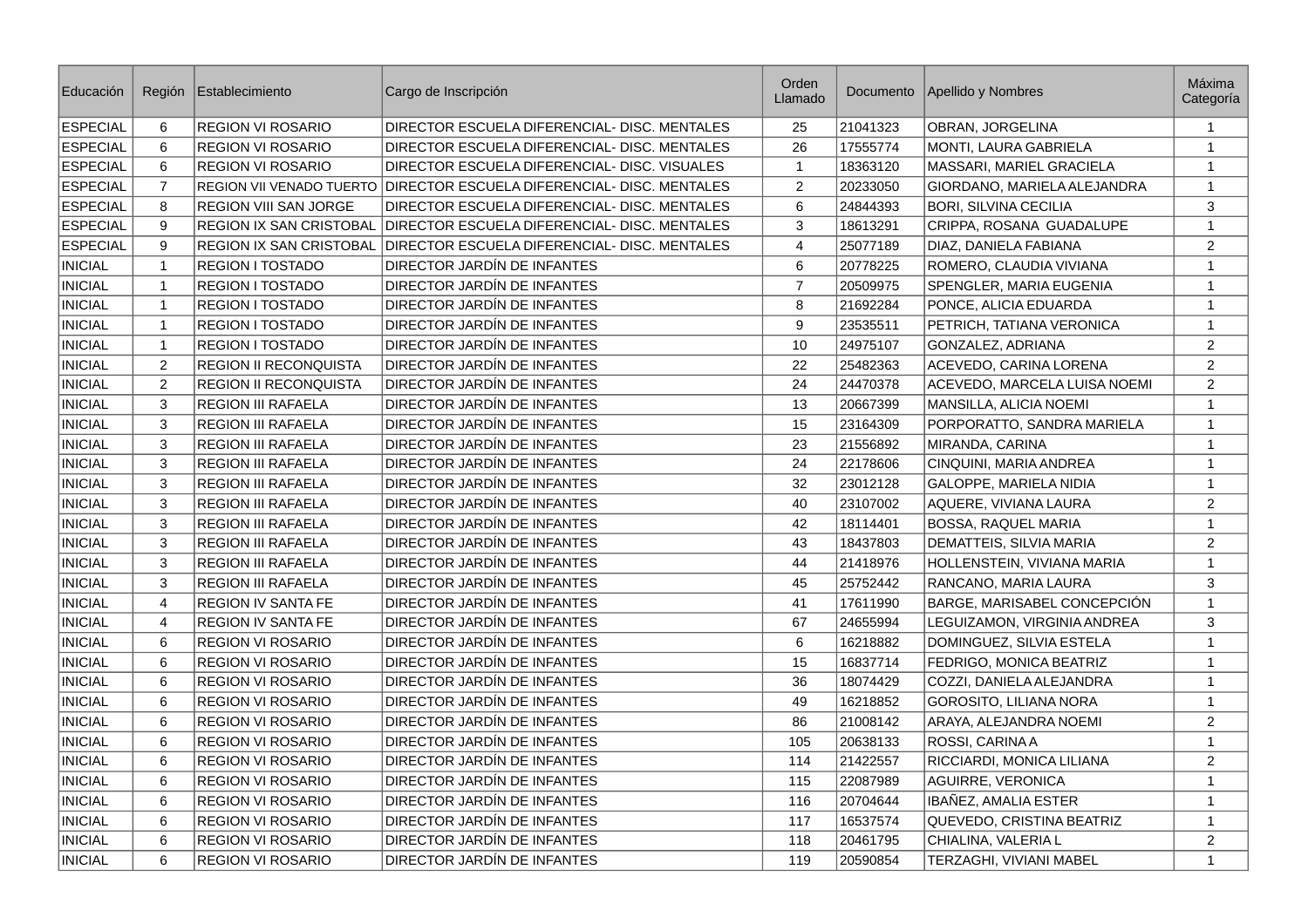| Educación      | Región          | Establecimiento          | Cargo de Inscripción               | Orden<br>Llamado | Documento | Apellido y Nombres           | Máxima<br>Categoría |
|----------------|-----------------|--------------------------|------------------------------------|------------------|-----------|------------------------------|---------------------|
| <b>INICIAL</b> | 6               | <b>REGION VI ROSARIO</b> | DIRECTOR JARDÍN DE INFANTES        | 120              | 16649495  | BENZO, MARCELA TERESITA      | $\mathbf{1}$        |
| <b>INICIAL</b> | 6               | <b>REGION VI ROSARIO</b> | DIRECTOR JARDÍN DE INFANTES        | 121              | 21722373  | SOLIS, MARCELA JORGELINA     | $\mathbf{1}$        |
| <b>INICIAL</b> | 6               | <b>REGION VI ROSARIO</b> | DIRECTOR JARDÍN DE INFANTES        | 122              | 20745241  | RABASEDAS, MARIA FABIANA     | $\mathbf{1}$        |
| <b>INICIAL</b> | 6               | <b>REGION VI ROSARIO</b> | DIRECTOR JARDÍN DE INFANTES        | 123              | 17324199  | PONCE, SILVINA R             | $\mathbf{1}$        |
| <b>INICIAL</b> | 6               | <b>REGION VI ROSARIO</b> | DIRECTOR JARDÍN DE INFANTES        | 124              | 20409263  | PEZZETTI, SILVINA            | $\overline{2}$      |
| <b>INICIAL</b> | 6               | <b>REGION VI ROSARIO</b> | DIRECTOR JARDÍN DE INFANTES        | 125              | 13865292  | MUSTAPIH, ADRIANA LUCIA      | $\mathbf{1}$        |
| <b>INICIAL</b> | 6               | <b>REGION VI ROSARIO</b> | DIRECTOR JARDÍN DE INFANTES        | 126              | 14889884  | OTTINO, ADRIANA INES         | $\mathsf 3$         |
| <b>INICIAL</b> | 6               | <b>REGION VI ROSARIO</b> | DIRECTOR JARDÍN DE INFANTES        | 127              | 17807448  | <b>MILANO, CLAUDIA LUCIA</b> | 2                   |
| <b>INICIAL</b> | 6               | <b>REGION VI ROSARIO</b> | DIRECTOR JARDÍN DE INFANTES        | 128              | 20704650  | RECARTE, ANDREA VIVIANA      | $\mathbf{1}$        |
| <b>INICIAL</b> | 6               | REGION VI ROSARIO        | DIRECTOR JARDÍN DE INFANTES        | 129              | 21885608  | AWERBUCH, DEBORA             | $\mathbf{1}$        |
| <b>INICIAL</b> | 6               | <b>REGION VI ROSARIO</b> | <b>DIRECTOR JARDÍN DE INFANTES</b> | 130              | 22896016  | RIVERO, ANA GABRIELA         | $\mathbf{1}$        |
| <b>INICIAL</b> | 6               | <b>REGION VI ROSARIO</b> | DIRECTOR JARDÍN DE INFANTES        | 131              | 18452782  | PASTORUTTI, ANDREA CECILIA   | $\mathbf{1}$        |
| <b>INICIAL</b> | 6               | <b>REGION VI ROSARIO</b> | DIRECTOR JARDÍN DE INFANTES        | 132              | 17387104  | CARBO, ALEJANDRA C           | $\mathbf{1}$        |
| INICIAL        | 6               | <b>REGION VI ROSARIO</b> | DIRECTOR JARDÍN DE INFANTES        | 133              | 20515351  | PEREZ, SILVIA EVANGELINA     | $\mathbf{1}$        |
| <b>INICIAL</b> | 6               | <b>REGION VI ROSARIO</b> | DIRECTOR JARDÍN DE INFANTES        | 134              | 17555774  | MONTI, LAURA GABRIELA        | $\mathbf{1}$        |
| <b>INICIAL</b> | 6               | <b>REGION VI ROSARIO</b> | DIRECTOR JARDÍN DE INFANTES        | 135              | 22244196  | SPATZ, HAYDEE VALERIA        | $\overline{2}$      |
| <b>INICIAL</b> | 6               | <b>REGION VI ROSARIO</b> | DIRECTOR JARDIN DE INFANTES        | 136              | 20148018  | PASSAGLIA, MARISEL LUJAN     | $\mathbf{1}$        |
| <b>INICIAL</b> | 6               | <b>REGION VI ROSARIO</b> | DIRECTOR JARDÍN DE INFANTES        | 137              | 17079085  | HERNANDEZ, GABRIELA MARIA    | 3                   |
| <b>INICIAL</b> | 6               | <b>REGION VI ROSARIO</b> | DIRECTOR JARDÍN DE INFANTES        | 138              | 23184552  | ROMITI, MARIA CELESTE        | $\overline{c}$      |
| <b>INICIAL</b> | 6               | <b>REGION VI ROSARIO</b> | DIRECTOR JARDÍN DE INFANTES        | 139              | 20167914  | JAIME, ALICIA GLADIS         | $\overline{2}$      |
| <b>INICIAL</b> | 6               | <b>REGION VI ROSARIO</b> | DIRECTOR JARDÍN DE INFANTES        | 140              | 18264051  | DIAZ, FABIANA C.             | $\overline{2}$      |
| <b>INICIAL</b> | 6               | <b>REGION VI ROSARIO</b> | DIRECTOR JARDÍN DE INFANTES        | 141              | 20515145  | GRIONI, SILVANA TERESA       | $\mathbf{1}$        |
| <b>INICIAL</b> | 6               | <b>REGION VI ROSARIO</b> | DIRECTOR JARDÍN DE INFANTES        | 142              | 22172012  | RAIGAL, ANABELLA ROSA        | $\overline{2}$      |
| <b>INICIAL</b> | 6               | <b>REGION VI ROSARIO</b> | DIRECTOR JARDÍN DE INFANTES        | 143              | 14440236  | FACCIO, MARIA ESTHER         | $\mathbf 1$         |
| <b>INICIAL</b> | 6               | <b>REGION VI ROSARIO</b> | DIRECTOR JARDÍN DE INFANTES        | 144              | 22209561  | <b>GLARDON, NANCI E</b>      | $\mathbf{1}$        |
| <b>INICIAL</b> | 6               | <b>REGION VI ROSARIO</b> | DIRECTOR JARDÍN DE INFANTES        | 145              | 22951605  | GARCIA, MARIELA VIVIANA      | $\mathbf{3}$        |
| <b>INICIAL</b> | 6               | <b>REGION VI ROSARIO</b> | DIRECTOR JARDÍN DE INFANTES        | 146              | 20408549  | YORLANO, MARINA              | $\mathbf 1$         |
| <b>INICIAL</b> | 6               | <b>REGION VI ROSARIO</b> | DIRECTOR JARDÍN DE INFANTES        | 147              | 20174426  | VIGLIECCA, ARACELI ALEJANDRA | $\mathbf{1}$        |
| <b>INICIAL</b> | 6               | REGION VI ROSARIO        | DIRECTOR JARDÍN DE INFANTES        | 148              | 21414910  | FERRARINI, SANDRA CRISTINA   | $\overline{2}$      |
| <b>INICIAL</b> | 6               | <b>REGION VI ROSARIO</b> | DIRECTOR JARDÍN DE INFANTES        | 149              | 21723004  | ARAGONA, MARICEL ANALIA      | $\mathbf{1}$        |
| <b>INICIAL</b> | 6               | <b>REGION VI ROSARIO</b> | DIRECTOR JARDÍN DE INFANTES        | 150              | 22395398  | LOPEZ, MARIEL ANALIA         | $\mathbf{3}$        |
| <b>INICIAL</b> | 6               | <b>REGION VI ROSARIO</b> | DIRECTOR JARDÍN DE INFANTES        | 151              | 21545702  | MUÑOZ, VIVIANA EDIT          | $\overline{2}$      |
| <b>INICIAL</b> | 6               | <b>REGION VI ROSARIO</b> | DIRECTOR JARDÍN DE INFANTES        | 152              | 21690311  | DALMAN, CARINA ANDREA        | 2                   |
| <b>INICIAL</b> | $6\phantom{1}6$ | <b>REGION VI ROSARIO</b> | DIRECTOR JARDÍN DE INFANTES        | 153              | 17869918  | ALTOLAGUIRRE, JAQUELINA      | $\mathbf{1}$        |
| <b>INICIAL</b> | 6               | <b>REGION VI ROSARIO</b> | DIRECTOR JARDÍN DE INFANTES        | 154              | 18503884  | STEFANELLI, MARISA ALEJANDRA | $\overline{2}$      |
| <b>INICIAL</b> | 6               | <b>REGION VI ROSARIO</b> | DIRECTOR JARDÍN DE INFANTES        | 155              | 21825196  | GUASTADISEGNI, ALEJANDRA     | 2                   |
| <b>INICIAL</b> | 6               | <b>REGION VI ROSARIO</b> | DIRECTOR JARDÍN DE INFANTES        | 156              | 21814690  | <b>GONNELLA, MONICA INES</b> | $\overline{2}$      |
| <b>INICIAL</b> | 6               | <b>REGION VI ROSARIO</b> | DIRECTOR JARDÍN DE INFANTES        | 157              | 17130427  | CHAMORRO, ALEJANDRA PAULA    | $\overline{c}$      |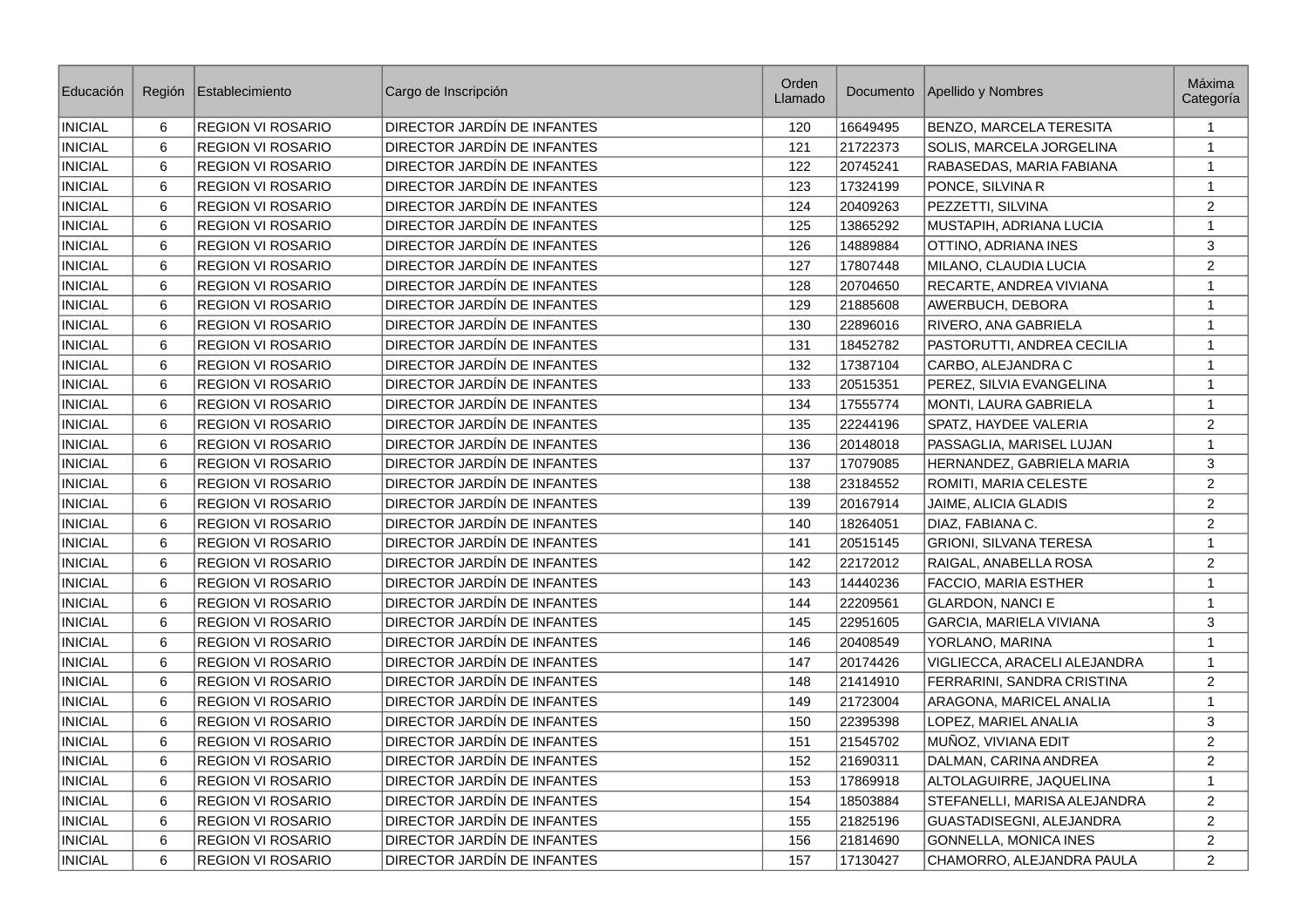| Educación       | Región          | Establecimiento                | Cargo de Inscripción                                 | Orden<br>Llamado |          | Documento   Apellido y Nombres    | Máxima<br>Categoría |
|-----------------|-----------------|--------------------------------|------------------------------------------------------|------------------|----------|-----------------------------------|---------------------|
| <b>INICIAL</b>  | 6               | <b>REGION VI ROSARIO</b>       | DIRECTOR JARDÍN DE INFANTES                          | 158              | 20853740 | CENTOFANTI, ADRIANA               | $\overline{2}$      |
| <b>INICIAL</b>  | 6               | <b>REGION VI ROSARIO</b>       | DIRECTOR JARDÍN DE INFANTES                          | 159              | 21814989 | MORAN, MARA CRISTINA              | $\mathbf 1$         |
| <b>INICIAL</b>  | 6               | <b>REGION VI ROSARIO</b>       | DIRECTOR JARDIN DE INFANTES                          | 160              | 21591201 | REIMONDI, PAOLA FABIANA DEL LUJAN | $\mathbf{3}$        |
| <b>INICIAL</b>  | 6               | <b>REGION VI ROSARIO</b>       | DIRECTOR JARDÍN DE INFANTES                          | 161              | 22244183 | CARAVACA, ADRIANA G               | $\mathbf 1$         |
| <b>INICIAL</b>  | 6               | <b>REGION VI ROSARIO</b>       | DIRECTOR JARDIN DE INFANTES                          | 162              | 20853937 | MARI, SANDRA CARINA               | 3                   |
| <b>INICIAL</b>  | $\,6$           | <b>REGION VI ROSARIO</b>       | DIRECTOR JARDÍN DE INFANTES                          | 163              | 21897630 | MARCHETTI, ANALIA ROSA            | $\mathbf 1$         |
| <b>INICIAL</b>  | $\,6$           | <b>REGION VI ROSARIO</b>       | DIRECTOR JARDÍN DE INFANTES                          | 164              | 20320468 | <b>FABRIS, BETINA MARIEL</b>      | $\mathbf 1$         |
| <b>INICIAL</b>  | 6               | <b>REGION VI ROSARIO</b>       | DIRECTOR JARDÍN DE INFANTES                          | 165              | 23628516 | PELIZZA, MARIANA ALEJANDRA        | 3                   |
| <b>INICIAL</b>  | 6               | <b>REGION VI ROSARIO</b>       | DIRECTOR JARDÍN DE INFANTES                          | 166              | 13971762 | <b>GOMEZ, JULIA ISABEL</b>        | $\overline{c}$      |
| <b>INICIAL</b>  | $6\phantom{1}6$ | <b>REGION VI ROSARIO</b>       | DIRECTOR JARDÍN DE INFANTES                          | 167              | 20812530 | <b>GUERINI, BETINA</b>            | $\overline{c}$      |
| <b>INICIAL</b>  | 6               | <b>REGION VI ROSARIO</b>       | DIRECTOR JARDÍN DE INFANTES                          | 168              | 20402877 | LORESI, ARIANA C                  | $\mathbf{1}$        |
| <b>INICIAL</b>  | 6               | <b>REGION VI ROSARIO</b>       | DIRECTOR JARDÍN DE INFANTES                          | 169              | 16942555 | ARRO, MARIA                       | $\mathbf{3}$        |
| <b>INICIAL</b>  | $6\phantom{1}6$ | <b>REGION VI ROSARIO</b>       | DIRECTOR JARDIN DE INFANTES                          | 170              | 22682669 | OLIVES, ELISABET ANA              | $\overline{c}$      |
| <b>INICIAL</b>  | 6               | <b>REGION VI ROSARIO</b>       | DIRECTOR JARDÍN DE INFANTES                          | 171              | 22542934 | MILANO, CARLA GRISELDA            | $\mathbf{1}$        |
| <b>INICIAL</b>  | 6               | <b>REGION VI ROSARIO</b>       | DIRECTOR JARDÍN DE INFANTES                          | 172              | 21892714 | MARNICH, GRACIELA MABEL           | $\mathbf 1$         |
| <b>INICIAL</b>  | 6               | <b>REGION VI ROSARIO</b>       | DIRECTOR JARDIN DE INFANTES                          | 173              | 23344197 | PICCOLI, GABRIELA ALEJANDRA       | 2                   |
| <b>INICIAL</b>  | 6               | <b>REGION VI ROSARIO</b>       | DIRECTOR JARDÍN DE INFANTES                          | 174              | 18500862 | JUAREZ, MARIANA ELISA             | $\mathbf{1}$        |
| <b>INICIAL</b>  | $\overline{7}$  |                                | REGION VII VENADO TUERTO DIRECTOR JARDÍN DE INFANTES | 9                | 21721471 | <b>BOSIO, FABIANA DANIELA</b>     | $\mathbf 1$         |
| <b>INICIAL</b>  | 8               | REGION VIII SAN JORGE          | DIRECTOR JARDIN DE INFANTES                          | $\overline{c}$   | 21651427 | PIANCATELLI, GABRIELA RAQUEL      | $\mathbf 1$         |
| <b>INICIAL</b>  | 9               | <b>REGION IX SAN CRISTOBAL</b> | DIRECTOR JARDÍN DE INFANTES                          | 8                | 17962064 | MARTINO, MARIA LAURA              | 3                   |
| <b>INICIAL</b>  | 9               | <b>REGION IX SAN CRISTOBAL</b> | DIRECTOR JARDÍN DE INFANTES                          | 13               | 23216288 | MORICONI, MYRIAM FABIANA          | $\mathbf 1$         |
| <b>PRIMARIO</b> | $\mathbf{1}$    | REGION I TOSTADO               | DIRECTOR ESCUELA COMÚN                               | 9                | 22760343 | PERALTA, ELSA GLADIS              | $\mathbf{1}$        |
| <b>PRIMARIO</b> | $\overline{c}$  | <b>REGION II RECONQUISTA</b>   | <b>DIRECTOR ESCUELA COMÚN</b>                        | 18               | 21420627 | AMARILLA, CLAUDIA MABEL           | $\mathbf{1}$        |
| PRIMARIO        | $\overline{c}$  | <b>REGION II RECONQUISTA</b>   | <b>DIRECTOR ESCUELA COMÚN</b>                        | 20               | 20808099 | RIOS, PATRICIA ISABEL             | $\mathbf{1}$        |
| <b>PRIMARIO</b> | $\mathbf{2}$    | <b>REGION II RECONQUISTA</b>   | DIRECTOR ESCUELA COMÚN                               | 47               | 17479690 | GOMEZ, ELSA LETICIA               | $\,1\,$             |
| PRIMARIO        | $\overline{c}$  | <b>REGION II RECONQUISTA</b>   | DIRECTOR ESCUELA COMÚN                               | 68               | 17909665 | SOTO, SONIA MABEL                 | $\mathbf{1}$        |
| PRIMARIO        | $\overline{c}$  | <b>REGION II RECONQUISTA</b>   | DIRECTOR ESCUELA COMÚN                               | 80               | 22622399 | SERAFINI, NOEMI ROXANA            | $\overline{2}$      |
| <b>PRIMARIO</b> | $\mathbf{2}$    | <b>REGION II RECONQUISTA</b>   | DIRECTOR ESCUELA COMÚN                               | 89               | 23757075 | VALLEJOS, ROSA LILIANA            | $\overline{2}$      |
| <b>PRIMARIO</b> | $\overline{2}$  | <b>REGION II RECONQUISTA</b>   | DIRECTOR ESCUELA COMÚN                               | 96               | 16612951 | ARANDA, MARIA ESTER               | $\mathbf{3}$        |
| PRIMARIO        | $\overline{c}$  | <b>REGION II RECONQUISTA</b>   | <b>DIRECTOR ESCUELA COMÚN</b>                        | 114              | 23432572 | MAC LACHLAN, JORGE DANIEL         | $\mathbf{3}$        |
| PRIMARIO        | $\overline{c}$  | <b>REGION II RECONQUISTA</b>   | DIRECTOR ESCUELA COMÚN                               | 118              | 17946202 | SCHEFFER, NORMA BEATRIZ           | $\mathbf{3}$        |
| PRIMARIO        | $\overline{c}$  | REGION II RECONQUISTA          | DIRECTOR ESCUELA COMÚN                               | 119              | 22155992 | GOMEZ, ELSA ESTER                 | $\mathbf{1}$        |
| PRIMARIO        | $\overline{c}$  | <b>REGION II RECONQUISTA</b>   | DIRECTOR ESCUELA COMÚN                               | 125              | 20808291 | <b>MEDINA, RAQUEL</b>             | $\overline{c}$      |
| <b>PRIMARIO</b> | $\overline{c}$  | REGION II RECONQUISTA          | DIRECTOR ESCUELA COMÚN                               | 135              | 23781160 | HONNORAT, GABRIELA INES           | $\mathbf{1}$        |
| PRIMARIO        | $\overline{c}$  | <b>REGION II RECONQUISTA</b>   | DIRECTOR ESCUELA COMÚN                               | 147              | 23040389 | JONES, DANIELA MARIA              | 2                   |
| PRIMARIO        | $\overline{c}$  | <b>REGION II RECONQUISTA</b>   | <b>DIRECTOR ESCUELA COMÚN</b>                        | 149              | 16431917 | DEAN, LUCILA MARIA DEL CARMEN     | $\overline{4}$      |
| <b>PRIMARIO</b> | $\mathbf{2}$    | <b>REGION II RECONQUISTA</b>   | DIRECTOR ESCUELA COMÚN                               | 150              | 27404768 | ZAMAR, VANINA GABRIELA            | $\overline{4}$      |
| PRIMARIO        | $\mathbf{2}$    | REGION II RECONQUISTA          | DIRECTOR ESCUELA COMÚN                               | 151              | 20364178 | POCHETTINO, MARTA LILIANA         | 2                   |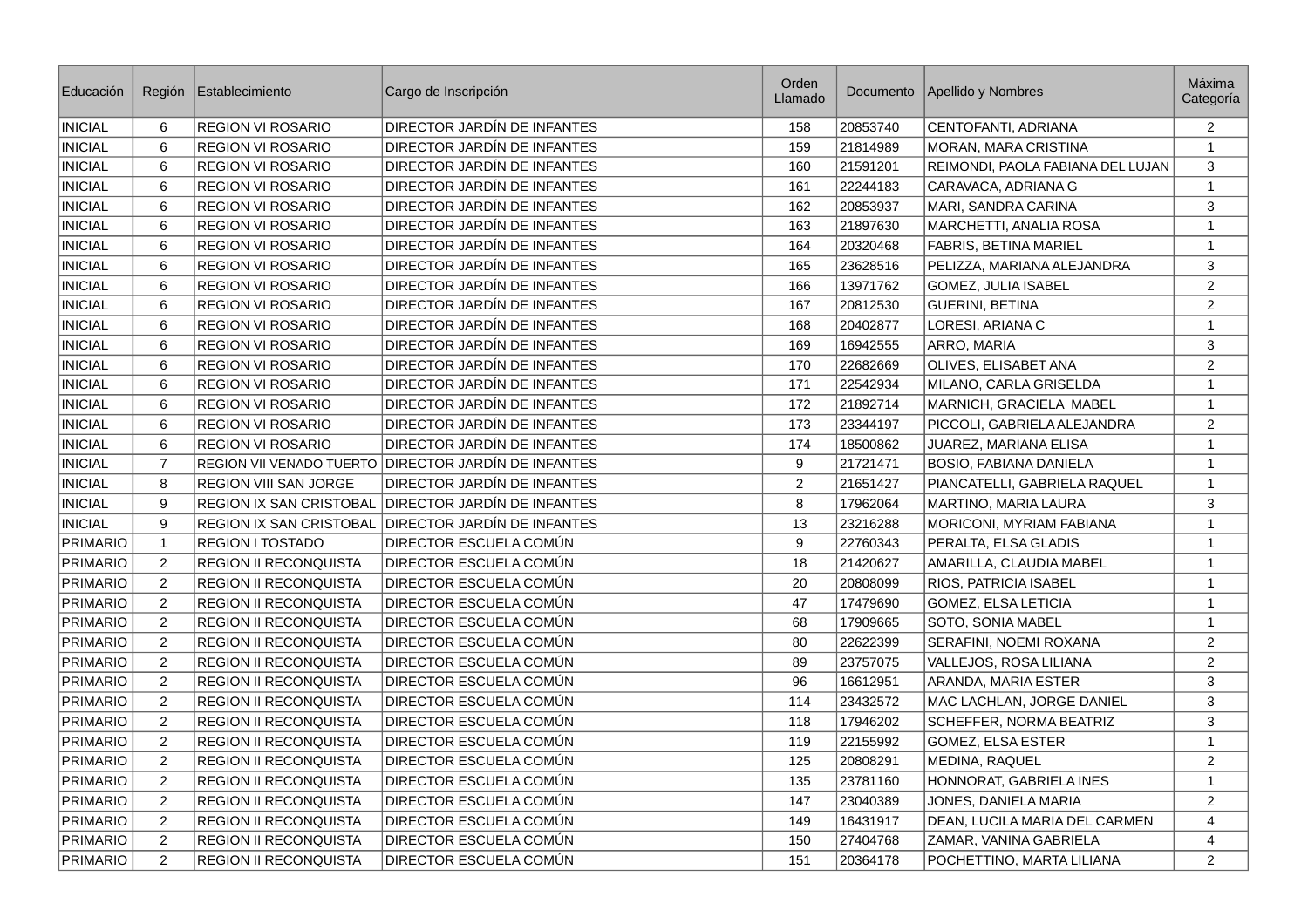| Educación       | Región                    | Establecimiento              | Cargo de Inscripción                                      | Orden<br>Llamado | Documento | Apellido y Nombres                | <b>Máxima</b><br>Categoría |
|-----------------|---------------------------|------------------------------|-----------------------------------------------------------|------------------|-----------|-----------------------------------|----------------------------|
| <b>PRIMARIO</b> | $\overline{2}$            | REGION II RECONQUISTA        | DIRECTOR ESCUELA COMÚN                                    | 153              | 23558033  | SURDEL, ANALIA CARINA             | 2                          |
| <b>PRIMARIO</b> | $\overline{c}$            | <b>REGION II RECONQUISTA</b> | DIRECTOR ESCUELA COMÚN                                    | 163              | 24898185  | RODRIGUEZ, OLGA IRENE             | 2                          |
| <b>PRIMARIO</b> | $\overline{c}$            | <b>REGION II RECONQUISTA</b> | DIRECTOR ESCUELA COMÚN                                    | 165              | 24225526  | SOTO, NILDA ROSANA                | 4                          |
| PRIMARIO        | $\overline{c}$            | <b>REGION II RECONQUISTA</b> | DIRECTOR JORNADA COMPLETA Y JORNADA COMPLETA CON ALBERGUE | 6                | 21547848  | PERESLINDO, SILVIA                | $\mathbf{1}$               |
| PRIMARIO        | $\overline{2}$            | <b>REGION II RECONQUISTA</b> | DIRECTOR JORNADA COMPLETA Y JORNADA COMPLETA CON ALBERGUE | 8                | 24303961  | YACCUZZI, CRISTELA FABIANA        | 3                          |
| PRIMARIO        | $\overline{c}$            | REGION II RECONQUISTA        | DIRECTOR JORNADA COMPLETA Y JORNADA COMPLETA CON ALBERGUE | 12               | 24240664  | RAFFIN, EVANGELINA MIRIAM         | $\mathsf 3$                |
| PRIMARIO        | $\overline{c}$            | <b>REGION II RECONQUISTA</b> | DIRECTOR JORNADA COMPLETA Y JORNADA COMPLETA CON ALBERGUE | 16               | 25042961  | DELTIN, GABRIELA SOLEDAD          | $\overline{c}$             |
| PRIMARIO        | $\overline{c}$            | REGION II RECONQUISTA        | RESPONSABLE ZONAL                                         | $\overline{2}$   | 24240664  | RAFFIN, EVANGELINA MIRIAM         | $\mathbf 0$                |
| PRIMARIO        | $\ensuremath{\mathsf{3}}$ | REGION III RAFAELA           | DIRECTOR ESCUELA COMÚN                                    | 14               | 18341098  | <b>BUSTOS, SANDRA EDIT</b>        | $\mathbf 1$                |
| <b>PRIMARIO</b> | 3                         | <b>REGION III RAFAELA</b>    | DIRECTOR ESCUELA COMÚN                                    | 22               | 17957081  | BESSONE, MARCELA MARIA            | $\mathbf{1}$               |
| <b>PRIMARIO</b> | 3                         | <b>REGION III RAFAELA</b>    | DIRECTOR ESCUELA COMÚN                                    | 38               | 23801280  | BERGESSE TIVANO, CRISTIAN RENE    | $\mathbf{1}$               |
| <b>PRIMARIO</b> | 3                         | <b>REGION III RAFAELA</b>    | DIRECTOR ESCUELA COMÚN                                    | 43               | 26003742  | CHERVAT, MARINA DEL VALLE         | 3                          |
| <b>PRIMARIO</b> | 3                         | <b>REGION III RAFAELA</b>    | DIRECTOR ESCUELA COMÚN                                    | 48               | 16345818  | BORGOGNO, IVONNE ALICIA           | $\mathbf{1}$               |
| PRIMARIO        | 3                         | <b>REGION III RAFAELA</b>    | DIRECTOR ESCUELA COMÚN                                    | 69               | 29841726  | BONETTO, MELINA GUADALUPE         | $\overline{4}$             |
| <b>PRIMARIO</b> | 3                         | <b>REGION III RAFAELA</b>    | DIRECTOR ESCUELA COMÚN                                    | 81               | 23321443  | LEDESMA, ANDREA LORENA            | $\overline{4}$             |
| PRIMARIO        | 3                         | <b>REGION III RAFAELA</b>    | DIRECTOR ESCUELA COMÚN                                    | 101              | 22919793  | CAMPOS, MARIA AZUCENA             | $\overline{4}$             |
| PRIMARIO        | 3                         | <b>REGION III RAFAELA</b>    | DIRECTOR ESCUELA COMÚN                                    | 102              | 23080895  | ARMANDO PECCHIO, CAROLINA MARIELA | 3                          |
| PRIMARIO        | $\mathbf{3}$              | <b>REGION III RAFAELA</b>    | DIRECTOR ESCUELA COMÚN                                    | 104              | 21556896  | <b>MORENO, ALICIA NOEMI</b>       | $\overline{4}$             |
| PRIMARIO        | 3                         | <b>REGION III RAFAELA</b>    | DIRECTOR ESCUELA COMÚN                                    | 109              | 30811251  | MORONI, ALEJANDRA LAURA VILMA     | $\overline{4}$             |
| PRIMARIO        | 3                         | <b>REGION III RAFAELA</b>    | DIRECTOR ESCUELA COMÚN                                    | 113              | 29809571  | BLUA, MARÍA FLORENCIA             | 4                          |
| PRIMARIO        | $\overline{4}$            | <b>REGION IV SANTA FE</b>    | DIRECTOR ESCUELA COMÚN                                    | 18               | 18222419  | TERCETTI, MONICA BEATRIZ          | $\mathbf{1}$               |
| <b>PRIMARIO</b> | 4                         | <b>REGION IV SANTA FE</b>    | DIRECTOR ESCUELA COMÚN                                    | 36               | 18482569  | MOLET, ELISABET JULIA             | $\mathbf{1}$               |
| PRIMARIO        | 4                         | <b>REGION IV SANTA FE</b>    | DIRECTOR ESCUELA COMÚN                                    | 71               | 20577022  | COLLELO, MARCELA BEATRIZ          | $\mathbf{1}$               |
| PRIMARIO        | $\overline{4}$            | <b>REGION IV SANTA FE</b>    | DIRECTOR ESCUELA COMÚN                                    | 74               | 17296603  | BAIGORRIA, FABIAN FRANCISCO RAMON | $\mathbf{1}$               |
| <b>PRIMARIO</b> | 4                         | <b>REGION IV SANTA FE</b>    | DIRECTOR ESCUELA COMÚN                                    | 105              | 17728536  | IBARRA, SILVIA RAQUEL             | $\mathbf{1}$               |
| <b>PRIMARIO</b> | 4                         | <b>REGION IV SANTA FE</b>    | DIRECTOR ESCUELA COMÚN                                    | 110              | 17877272  | <b>WEGNER, NORMA RAQUEL</b>       | $\overline{4}$             |
| PRIMARIO        | $\overline{4}$            | <b>REGION IV SANTA FE</b>    | DIRECTOR ESCUELA COMÚN                                    | 122              | 26716679  | PIZZORNO, ANDREA CARINA           | $\overline{4}$             |
| PRIMARIO        | 4                         | <b>REGION IV SANTA FE</b>    | DIRECTOR ESCUELA COMÚN                                    | 162              | 17007208  | VILLALBA, NORA BENITA             | 4                          |
| <b>PRIMARIO</b> | 4                         | <b>REGION IV SANTA FE</b>    | DIRECTOR ESCUELA COMÚN                                    | 178              | 22361085  | <b>GALASSI, CARINA BEATRIZ</b>    | 4                          |
| PRIMARIO        | $\sqrt{4}$                | <b>REGION IV SANTA FE</b>    | DIRECTOR ESCUELA COMÚN                                    | 180              | 20822397  | BRUNO, CARMEN NIEVES DANIELA      | $\overline{4}$             |
| <b>PRIMARIO</b> | 4                         | <b>REGION IV SANTA FE</b>    | DIRECTOR ESCUELA COMÚN                                    | 202              | 20244871  | ECHEGOYEMBERRY, VIVIANA MARCELA   | 2                          |
| <b>PRIMARIO</b> | $\overline{4}$            | <b>REGION IV SANTA FE</b>    | DIRECTOR ESCUELA COMÚN                                    | 208              | 26152093  | LACUADRA, CYNTIA GERALDINA        | $\overline{4}$             |
| PRIMARIO        | $\pmb{4}$                 | <b>REGION IV SANTA FE</b>    | DIRECTOR ESCUELA COMÚN                                    | 212              | 26596495  | OLIVERA, DANA SELENE              | $\overline{4}$             |
| <b>PRIMARIO</b> | 4                         | <b>REGION IV SANTA FE</b>    | DIRECTOR ESCUELA COMÚN                                    | 225              | 21773783  | BARATERO, SILVINA MARISA          | 2                          |
| <b>PRIMARIO</b> | $\overline{4}$            | <b>REGION IV SANTA FE</b>    | DIRECTOR ESCUELA COMÚN                                    | 226              | 22952073  | SACCONE, KARINA                   | $\overline{4}$             |
| PRIMARIO        | $\overline{4}$            | <b>REGION IV SANTA FE</b>    | DIRECTOR ESCUELA COMÚN                                    | 230              | 22802096  | MENOTTI, CARINA NATALIA           | 2                          |
| PRIMARIO        | 4                         | <b>REGION IV SANTA FE</b>    | DIRECTOR ESCUELA COMÚN                                    | 248              | 23695218  | BLANCO, JULIO CESAR               | $\overline{c}$             |
| <b>PRIMARIO</b> | $\overline{4}$            | <b>REGION IV SANTA FE</b>    | DIRECTOR ESCUELA COMÚN                                    | 254              | 27117518  | ARGUELLO, JESICA GUADALUPE        | $\overline{4}$             |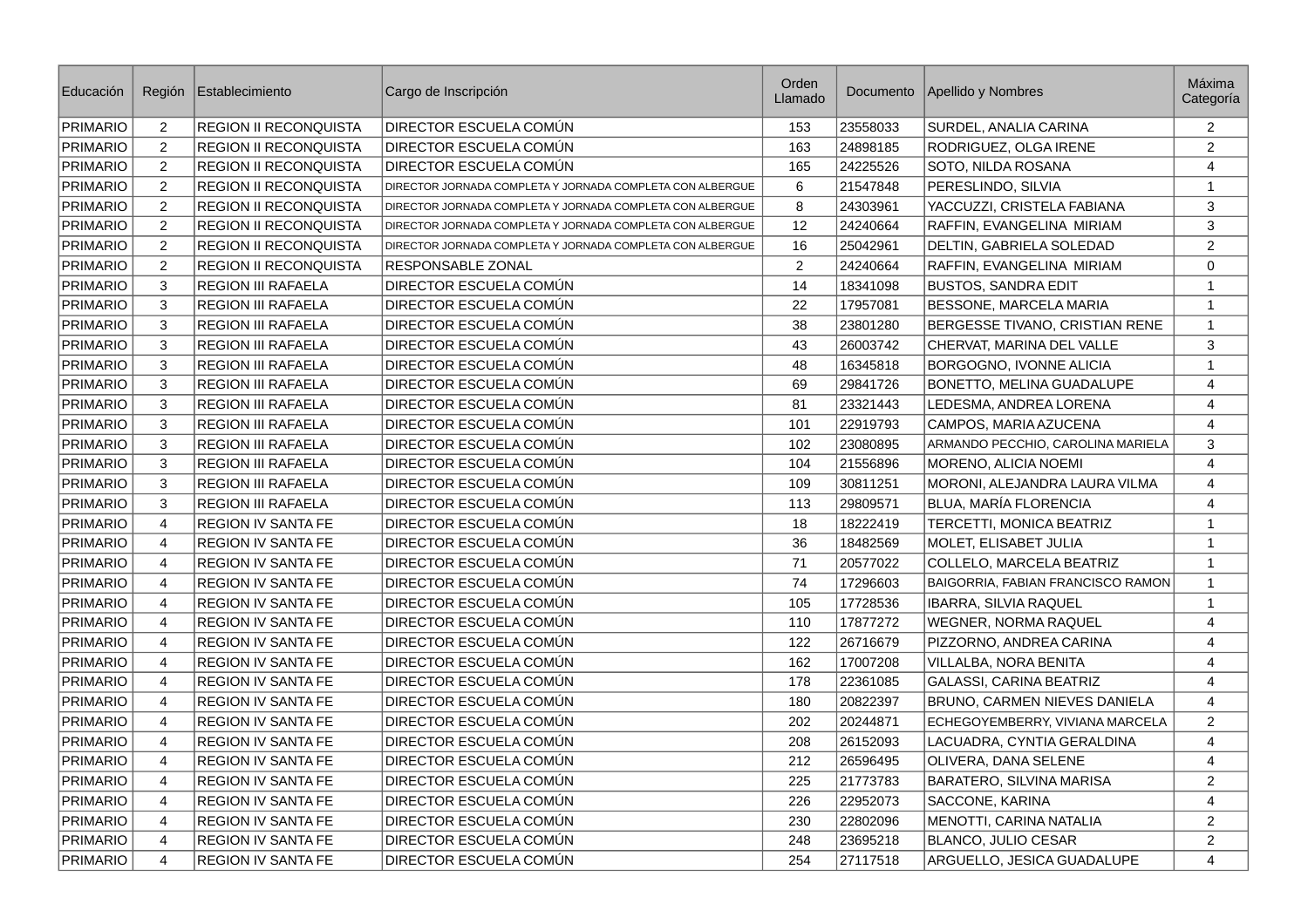| Educación       | Región         | Establecimiento           | Cargo de Inscripción                            | Orden<br>Llamado |          | Documento   Apellido y Nombres      | Máxima<br>Categoría |
|-----------------|----------------|---------------------------|-------------------------------------------------|------------------|----------|-------------------------------------|---------------------|
| PRIMARIO        | 4              | <b>REGION IV SANTA FE</b> | DIRECTOR ESCUELA COMÚN                          | 267              | 26860011 | CARDOZO, VALERIA VIRGINIA           | 4                   |
| PRIMARIO        | $\overline{4}$ | <b>REGION IV SANTA FE</b> | DIRECTOR ESCUELA COMÚN                          | 268              | 24516783 | ORTIZ, ADRIANA CECILIA              | $\overline{4}$      |
| <b>PRIMARIO</b> | 4              | <b>REGION IV SANTA FE</b> | DIRECTOR ESCUELA COMÚN                          | 271              | 20180152 | GALVAN, MARIA DE LAS MERCEDES       | 4                   |
| <b>PRIMARIO</b> | $\overline{4}$ | REGION IV SANTA FE        | DIRECTOR ESCUELA COMÚN                          | 279              | 23264264 | TOLEDO, SILVIA EDIT                 | $\overline{4}$      |
| <b>PRIMARIO</b> | 4              | <b>REGION IV SANTA FE</b> | DIRECTOR ESCUELA COMÚN                          | 283              | 22861031 | MAGNAGO, LILIANA CRISTINA           | 4                   |
| <b>PRIMARIO</b> | $\overline{4}$ | REGION IV SANTA FE        | DIRECTOR ESCUELA COMÚN                          | 284              | 25903429 | BARRERA, ROMINA VERONICA            | 4                   |
| <b>PRIMARIO</b> | 4              | <b>REGION IV SANTA FE</b> | DIRECTOR ESCUELA COMÚN                          | 285              | 25910332 | ODETTI, CLAUDIA DANIELA             | 4                   |
| <b>PRIMARIO</b> | $\overline{4}$ | <b>REGION IV SANTA FE</b> | DIRECTOR ESCUELA COMÚN                          | 288              | 22066652 | CAVALIERI, GLADIS BEATRIZ           | 4                   |
| <b>PRIMARIO</b> | $\overline{4}$ | <b>REGION IV SANTA FE</b> | DIRECTOR ESCUELA COMÚN                          | 289              | 25629600 | <b>GRILL, VALERIA NOEMI</b>         | 4                   |
| <b>PRIMARIO</b> | $\overline{4}$ | REGION IV SANTA FE        | DIRECTOR ESCUELA INTERCULTURAL BILINGÜE         | $\overline{c}$   | 18056446 | NINI, MARIA LAURA                   | 0                   |
| <b>PRIMARIO</b> | $\overline{4}$ | <b>REGION IV SANTA FE</b> | DIRECTOR ESCUELA INTERCULTURAL BILINGÜE         | 3                | 20523348 | DEGIORGIO, MARIA MARCELA            | $\mathbf 0$         |
| PRIMARIO        | 5              |                           | REGION V CAÑADA DE GOMEZ DIRECTOR ESCUELA COMÚN | 6                | 16346175 | RINALDI, PATRICIA BEATRIZ           | $\mathbf{1}$        |
| <b>PRIMARIO</b> | 5              |                           | REGION V CAÑADA DE GOMEZ DIRECTOR ESCUELA COMÚN | 16               | 21690514 | <b>VEGA, ANA ERMINIA</b>            | $\overline{4}$      |
| <b>PRIMARIO</b> | 5              |                           | REGION V CAÑADA DE GOMEZ DIRECTOR ESCUELA COMÚN | 37               | 22337124 | TENAGLIA, YANINA MARISOL            | $\mathbf{1}$        |
| <b>PRIMARIO</b> | 6              | <b>REGION VI ROSARIO</b>  | DIRECTOR ESCUELA COMÚN                          | 29               | 17228738 | VALONGO, MARIANA GABRIELA           | $\mathbf{1}$        |
| <b>PRIMARIO</b> | 6              | <b>REGION VI ROSARIO</b>  | DIRECTOR ESCUELA COMÚN                          | 44               | 16509004 | <b>GONZALEZ, ANALIA ESTELA</b>      | $\mathbf{1}$        |
| <b>PRIMARIO</b> | 6              | <b>REGION VI ROSARIO</b>  | DIRECTOR ESCUELA COMÚN                          | 71               | 17819557 | <b>JUAREZ, MONICA ELENA</b>         | $\mathbf{1}$        |
| PRIMARIO        | 6              | <b>REGION VI ROSARIO</b>  | DIRECTOR ESCUELA COMÚN                          | 100              | 16218879 | MUFFATO, GABRIELA CLAUDIA           | $\mathbf{1}$        |
| <b>PRIMARIO</b> | 6              | <b>REGION VI ROSARIO</b>  | DIRECTOR ESCUELA COMÚN                          | 105              | 17591352 | <b>MURO, NORMA BEATRIZ</b>          | $\mathbf{1}$        |
| PRIMARIO        | 6              | <b>REGION VI ROSARIO</b>  | DIRECTOR ESCUELA COMÚN                          | 113              | 16918933 | DELLA MORA, SILVIA LILIANA          | $\mathbf{1}$        |
| PRIMARIO        | 6              | <b>REGION VI ROSARIO</b>  | DIRECTOR ESCUELA COMÚN                          | 125              | 16682514 | <b>BERTINO, VIVIANA</b>             | $\mathbf{1}$        |
| PRIMARIO        | 6              | REGION VI ROSARIO         | DIRECTOR ESCUELA COMÚN                          | 141              | 26603424 | GIOVANNONI, NATALIA GISELA          | 4                   |
| PRIMARIO        | 6              | <b>REGION VI ROSARIO</b>  | DIRECTOR ESCUELA COMUN                          | 144              | 18416588 | KARAS, ALEJANDRA JULIA              | $\overline{4}$      |
| PRIMARIO        | 6              | REGION VI ROSARIO         | DIRECTOR ESCUELA COMÚN                          | 205              | 14420293 | <b>GALLI, PATRICIA HILDA</b>        | $\mathbf{1}$        |
| <b>PRIMARIO</b> | 6              | <b>REGION VI ROSARIO</b>  | DIRECTOR ESCUELA COMÚN                          | 210              | 18031938 | BORZZONE, MARIO GUILLERMO           | $\mathbf{1}$        |
| <b>PRIMARIO</b> | 6              | <b>REGION VI ROSARIO</b>  | DIRECTOR ESCUELA COMÚN                          | 240              | 16627540 | BELGRANO, CECILIA VERONICA          | $\mathbf{1}$        |
| <b>PRIMARIO</b> | 6              | <b>REGION VI ROSARIO</b>  | DIRECTOR ESCUELA COMÚN                          | 243              | 28097028 | BERCHIALLA, MARCELA JESICA PATRICIA | $\overline{4}$      |
| <b>PRIMARIO</b> | 6              | <b>REGION VI ROSARIO</b>  | DIRECTOR ESCUELA COMÚN                          | 249              | 20674350 | PONCE, FABIANA EDIT                 | $\mathbf{1}$        |
| <b>PRIMARIO</b> | 6              | REGION VI ROSARIO         | DIRECTOR ESCUELA COMÚN                          | 251              | 26547091 | <b>BALTIERI, VANESA GISELA</b>      | 4                   |
| <b>PRIMARIO</b> | 6              | <b>REGION VI ROSARIO</b>  | DIRECTOR ESCUELA COMÚN                          | 255              | 17093884 | <b>GENTILLE, BEATRIZ SUSANA</b>     | $\mathbf{1}$        |
| <b>PRIMARIO</b> | 6              | <b>REGION VI ROSARIO</b>  | DIRECTOR ESCUELA COMÚN                          | 287              | 16163889 | PEREYRA, VIVIANA ALEJANDRA          | $\mathbf{1}$        |
| <b>PRIMARIO</b> | 6              | <b>REGION VI ROSARIO</b>  | DIRECTOR ESCUELA COMÚN                          | 305              | 24282420 | OLIVARES, LORENA ALEJANDRA          | $\overline{4}$      |
| <b>PRIMARIO</b> | 6              | <b>REGION VI ROSARIO</b>  | DIRECTOR ESCUELA COMÚN                          | 313              | 25342060 | LUENGO, DANIELA ALEJANDRA           | $\overline{4}$      |
| <b>PRIMARIO</b> | 6              | <b>REGION VI ROSARIO</b>  | DIRECTOR ESCUELA COMÚN                          | 314              | 28509926 | FRAILE, JULIETA CECILIA             | 4                   |
| <b>PRIMARIO</b> | 6              | REGION VI ROSARIO         | DIRECTOR ESCUELA COMÚN                          | 319              | 27287554 | FUNES, MARÍA JULIA                  | $\overline{4}$      |
| PRIMARIO        | 6              | <b>REGION VI ROSARIO</b>  | DIRECTOR ESCUELA COMÚN                          | 323              | 26609336 | LOMBARDO, MARIA JOSE                | $\overline{4}$      |
| <b>PRIMARIO</b> | $\,6\,$        | <b>REGION VI ROSARIO</b>  | DIRECTOR ESCUELA COMÚN                          | 369              | 21418147 | NEGRIN, SILVIA GRACIELA             | $\mathbf{1}$        |
| PRIMARIO        | 6              | <b>REGION VI ROSARIO</b>  | DIRECTOR ESCUELA COMÚN                          | 382              | 18094387 | TESTA, MARIA ALEJANDRA              | $\overline{4}$      |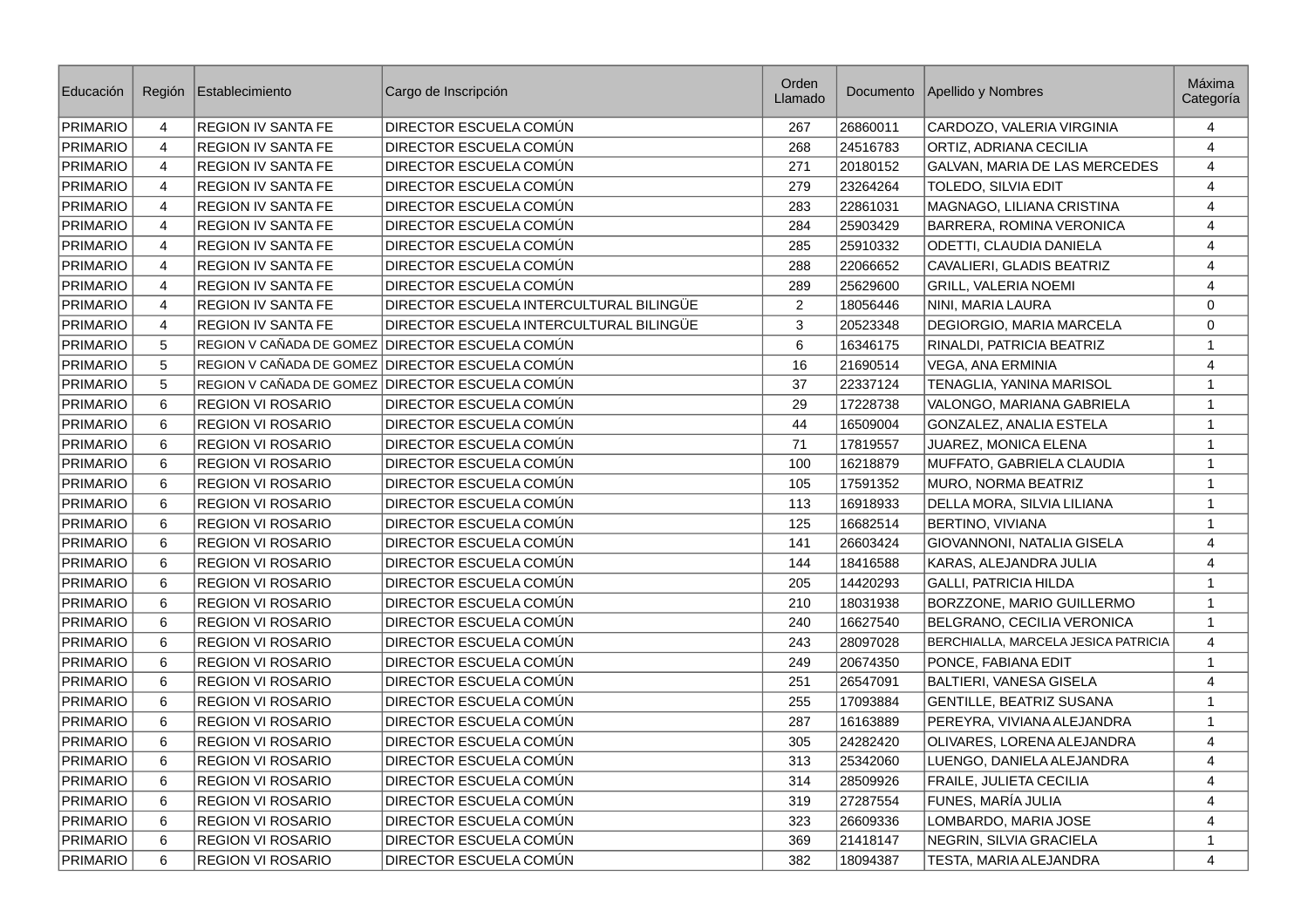| Educación       | Región         | Establecimiento          | Cargo de Inscripción   | Orden<br>Llamado | Documento | Apellido y Nombres                 | <b>Máxima</b><br>Categoría |
|-----------------|----------------|--------------------------|------------------------|------------------|-----------|------------------------------------|----------------------------|
| <b>PRIMARIO</b> | 6              | <b>REGION VI ROSARIO</b> | DIRECTOR ESCUELA COMÚN | 389              | 16536298  | GARCIA, MARIA ALEJANDRA            | 4                          |
| <b>PRIMARIO</b> | 6              | REGION VI ROSARIO        | DIRECTOR ESCUELA COMÚN | 399              | 14509218  | MASCALI, GLADIS BEATRIZ            | $\overline{4}$             |
| <b>PRIMARIO</b> | 6              | <b>REGION VI ROSARIO</b> | DIRECTOR ESCUELA COMÚN | 406              | 22807873  | RAMELLO, CARLA RAQUEL              | $\mathbf{1}$               |
| <b>PRIMARIO</b> | 6              | <b>REGION VI ROSARIO</b> | DIRECTOR ESCUELA COMÚN | 417              | 20705077  | CIPOLLETTA, MARISA ALEJANDRA       | $\overline{4}$             |
| <b>PRIMARIO</b> | $\,6\,$        | REGION VI ROSARIO        | DIRECTOR ESCUELA COMÚN | 418              | 24784011  | LUJAN, GISELA MARINA               | $\overline{4}$             |
| PRIMARIO        | 6              | REGION VI ROSARIO        | DIRECTOR ESCUELA COMÚN | 425              | 20409089  | RODRIGUEZ, FABIANA ANDREA          | $\overline{4}$             |
| PRIMARIO        | 6              | <b>REGION VI ROSARIO</b> | DIRECTOR ESCUELA COMÚN | 433              | 20947024  | SAGASTI, GABRIELA MARCELA          | $\mathbf{1}$               |
| PRIMARIO        | 6              | REGION VI ROSARIO        | DIRECTOR ESCUELA COMÚN | 435              | 22855718  | GUIRADO, MAGALI SUSANA             | $\overline{2}$             |
| PRIMARIO        | 6              | <b>REGION VI ROSARIO</b> | DIRECTOR ESCUELA COMÚN | 442              | 22535403  | MASTRI, CARINA ALICIA              | 4                          |
| <b>PRIMARIO</b> | 6              | <b>REGION VI ROSARIO</b> | DIRECTOR ESCUELA COMÚN | 462              | 23113479  | LENCI, MARIA ESTER                 | 4                          |
| PRIMARIO        | 6              | <b>REGION VI ROSARIO</b> | DIRECTOR ESCUELA COMÚN | 469              | 16249805  | PATRONE, JORGELINA MARIA           | $\mathbf{1}$               |
| PRIMARIO        | 6              | <b>REGION VI ROSARIO</b> | DIRECTOR ESCUELA COMÚN | 474              | 18348417  | GHERARDI, CLAUDIA BEATRIZ          | $\mathbf{1}$               |
| <b>PRIMARIO</b> | 6              | REGION VI ROSARIO        | DIRECTOR ESCUELA COMÚN | 486              | 26999889  | DITTRICH, CORA IRENE               | $\overline{4}$             |
| <b>PRIMARIO</b> | 6              | <b>REGION VI ROSARIO</b> | DIRECTOR ESCUELA COMÚN | 511              | 25161481  | ARDISON, CINTIA ANDREA             | $\overline{4}$             |
| PRIMARIO        | 6              | <b>REGION VI ROSARIO</b> | DIRECTOR ESCUELA COMÚN | 513              | 25942676  | GENINATTI RIONT, VERONICA GABRIELA | 3                          |
| <b>PRIMARIO</b> | 6              | REGION VI ROSARIO        | DIRECTOR ESCUELA COMÚN | 517              | 16837542  | CETRARE, SANDRA EDITH ANA          | $\mathbf{1}$               |
| PRIMARIO        | 6              | <b>REGION VI ROSARIO</b> | DIRECTOR ESCUELA COMÚN | 518              | 23242703  | GONZALEZ, BIBIANA MIRTA            | $\mathbf{1}$               |
| PRIMARIO        | 6              | <b>REGION VI ROSARIO</b> | DIRECTOR ESCUELA COMÚN | 524              | 22214667  | DOLCE, ELIANA MARCELA              | $\overline{4}$             |
| <b>PRIMARIO</b> | 6              | <b>REGION VI ROSARIO</b> | DIRECTOR ESCUELA COMÚN | 526              | 28914412  | PANUCCI, VICTORIA ROMINA           | $\overline{4}$             |
| PRIMARIO        | 6              | <b>REGION VI ROSARIO</b> | DIRECTOR ESCUELA COMÚN | 527              | 13788964  | LEDONNE, ROSA ANA                  | 2                          |
| <b>PRIMARIO</b> | 6              | REGION VI ROSARIO        | DIRECTOR ESCUELA COMÚN | 531              | 13544480  | KOROWAJ, MARCELA CLAUDIA           | $\overline{4}$             |
| PRIMARIO        | 6              | <b>REGION VI ROSARIO</b> | DIRECTOR ESCUELA COMÚN | 541              | 17324797  | AIMARETTI, ANDREA                  | 2                          |
| PRIMARIO        | 6              | <b>REGION VI ROSARIO</b> | DIRECTOR ESCUELA COMÚN | 545              | 17832520  | CIPRES, MARIA FAUSTINA             | $\mathbf{1}$               |
| <b>PRIMARIO</b> | 6              | <b>REGION VI ROSARIO</b> | DIRECTOR ESCUELA COMÚN | 546              | 18587202  | FRANK, GRICELDA M                  | $\mathbf{1}$               |
| <b>PRIMARIO</b> | $6\phantom{1}$ | <b>REGION VI ROSARIO</b> | DIRECTOR ESCUELA COMÚN | 552              | 25082405  | ALEGRE, ERICA ELSA                 | $\overline{c}$             |
| <b>PRIMARIO</b> | 6              | <b>REGION VI ROSARIO</b> | DIRECTOR ESCUELA COMÚN | 553              | 18416291  | GORIZZIZZO, MARISA MABEL           | $\mathbf{1}$               |
| <b>PRIMARIO</b> | 6              | <b>REGION VI ROSARIO</b> | DIRECTOR ESCUELA COMÚN | 554              | 21011407  | ROBALO, CARINA DANIELA             | $\mathbf{1}$               |
| PRIMARIO        | $6\phantom{1}$ | <b>REGION VI ROSARIO</b> | DIRECTOR ESCUELA COMÚN | 556              | 22400847  | GONZALEZ, GABRIELA CARINA          | $\mathbf{1}$               |
| PRIMARIO        | 6              | <b>REGION VI ROSARIO</b> | DIRECTOR ESCUELA COMÚN | 557              | 18344295  | MENDEZ, MONICA PATRICIA            | $\mathbf{1}$               |
| PRIMARIO        | 6              | <b>REGION VI ROSARIO</b> | DIRECTOR ESCUELA COMÚN | 558              | 24386586  | <b>VERCELLI, MARIA LAURA</b>       | 3                          |
| <b>PRIMARIO</b> | $\,6\,$        | <b>REGION VI ROSARIO</b> | DIRECTOR ESCUELA COMÚN | 559              | 20674221  | QUEROL, NORMA PATRICIA             | $\,1\,$                    |
| <b>PRIMARIO</b> | 6              | <b>REGION VI ROSARIO</b> | DIRECTOR ESCUELA COMÚN | 560              | 16745027  | SALUCCI, CLAUDIA                   | $\mathbf{1}$               |
| PRIMARIO        | 6              | <b>REGION VI ROSARIO</b> | DIRECTOR ESCUELA COMÚN | 561              | 23936296  | <b>BARRIOS, CAROLINA</b>           | 4                          |
| <b>PRIMARIO</b> | 6              | REGION VI ROSARIO        | DIRECTOR ESCUELA COMÚN | 562              | 18239678  | ALEM, VIVIANA                      | $\overline{2}$             |
| <b>PRIMARIO</b> | 6              | <b>REGION VI ROSARIO</b> | DIRECTOR ESCUELA COMÚN | 563              | 16770749  | CILFONE, MIRIAM L                  | $\mathbf{1}$               |
| PRIMARIO        | 6              | <b>REGION VI ROSARIO</b> | DIRECTOR ESCUELA COMÚN | 564              | 24194173  | REYES, SILVIA ANDREA               | 3                          |
| PRIMARIO        | 6              | <b>REGION VI ROSARIO</b> | DIRECTOR ESCUELA COMÚN | 565              | 16770147  | GARCIA, ANGELICA ALICIA            | $\overline{2}$             |
| <b>PRIMARIO</b> | 6              | <b>REGION VI ROSARIO</b> | DIRECTOR ESCUELA COMÚN | 566              | 18068668  | PRINSICH, SUSANA                   | $\mathbf 1$                |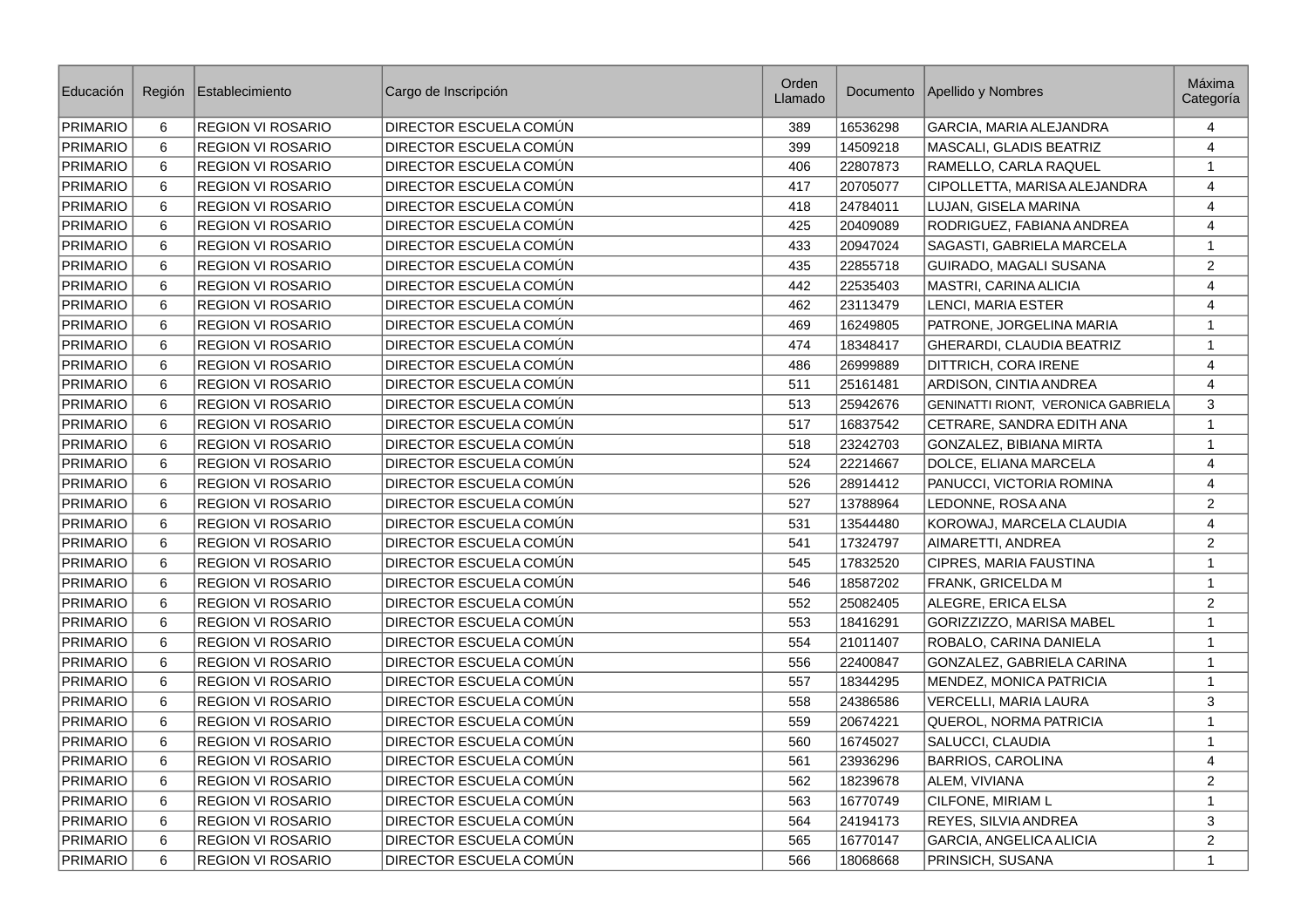| Educación       | Región         | Establecimiento          | Cargo de Inscripción   | Orden<br>Llamado |          | Documento   Apellido y Nombres | Máxima<br>Categoría |
|-----------------|----------------|--------------------------|------------------------|------------------|----------|--------------------------------|---------------------|
| PRIMARIO        | 6              | <b>REGION VI ROSARIO</b> | DIRECTOR ESCUELA COMÚN | 567              | 23189958 | FILIPUTTI, ANA CAROLINA        | 2                   |
| PRIMARIO        | 6              | <b>REGION VI ROSARIO</b> | DIRECTOR ESCUELA COMÚN | 568              | 27292847 | MARCONI, YANINA EDITH          | 4                   |
| <b>PRIMARIO</b> | 6              | <b>REGION VI ROSARIO</b> | DIRECTOR ESCUELA COMÚN | 569              | 24282413 | PERINO, ANAHI                  | $\overline{2}$      |
| <b>PRIMARIO</b> | 6              | REGION VI ROSARIO        | DIRECTOR ESCUELA COMÚN | 570              | 22379692 | SARACHINI, MARIA B.            | $\mathbf{1}$        |
| <b>PRIMARIO</b> | 6              | <b>REGION VI ROSARIO</b> | DIRECTOR ESCUELA COMÚN | 571              | 17413126 | MARTINEZ, FABIANA              | $\mathbf{1}$        |
| PRIMARIO        | $\,6\,$        | REGION VI ROSARIO        | DIRECTOR ESCUELA COMÚN | 572              | 18574041 | MARTINEZ, GLADIS N             | $\overline{2}$      |
| <b>PRIMARIO</b> | 6              | REGION VI ROSARIO        | DIRECTOR ESCUELA COMÚN | 573              | 22131969 | LIMA, ARIADNA LUJAN MARIA      | $\mathbf{1}$        |
| PRIMARIO        | 6              | <b>REGION VI ROSARIO</b> | DIRECTOR ESCUELA COMÚN | 574              | 20408682 | MONZON, DELIA IRMA             | $\mathbf{1}$        |
| PRIMARIO        | 6              | <b>REGION VI ROSARIO</b> | DIRECTOR ESCUELA COMÚN | 576              | 23082026 | SACCOMANO, LAURA ANDREA        | $\overline{4}$      |
| <b>PRIMARIO</b> | 6              | REGION VI ROSARIO        | DIRECTOR ESCUELA COMÚN | 577              | 22685372 | RODRIGUEZ, MARIA JOSE          | $\mathbf{1}$        |
| <b>PRIMARIO</b> | 6              | <b>REGION VI ROSARIO</b> | DIRECTOR ESCUELA COMÚN | 578              | 23344982 | RE, DELIA CATALINA             | $\mathbf{1}$        |
| <b>PRIMARIO</b> | $\,6\,$        | REGION VI ROSARIO        | DIRECTOR ESCUELA COMÚN | 579              | 24492280 | NAVARRO, LAURA RAQUEL          | $\overline{c}$      |
| <b>PRIMARIO</b> | 6              | REGION VI ROSARIO        | DIRECTOR ESCUELA COMÚN | 580              | 22268266 | ALONSO, SILVINA S              | $\mathbf 1$         |
| PRIMARIO        | 6              | <b>REGION VI ROSARIO</b> | DIRECTOR ESCUELA COMÚN | 581              | 23184584 | SANTAMARIA, GRACIELA           | $\overline{2}$      |
| PRIMARIO        | 6              | <b>REGION VI ROSARIO</b> | DIRECTOR ESCUELA COMÚN | 582              | 23061312 | FERRERA, VANESA IRENE          | $\overline{2}$      |
| <b>PRIMARIO</b> | 6              | <b>REGION VI ROSARIO</b> | DIRECTOR ESCUELA COMÚN | 583              | 23344405 | SCYZORYK, VANESA MARIEL        | 2                   |
| PRIMARIO        | 6              | <b>REGION VI ROSARIO</b> | DIRECTOR ESCUELA COMÚN | 584              | 17849010 | PICCIAU, ELIANA MARCELA        | $\mathbf{1}$        |
| <b>PRIMARIO</b> | $\,6\,$        | <b>REGION VI ROSARIO</b> | DIRECTOR ESCUELA COMÚN | 585              | 17758182 | KASIS, IRENE BEATRIZ           | $\mathbf{1}$        |
| <b>PRIMARIO</b> | 6              | <b>REGION VI ROSARIO</b> | DIRECTOR ESCUELA COMÚN | 586              | 23645976 | FANTINI, VANINA CARLA          | 2                   |
| PRIMARIO        | 6              | <b>REGION VI ROSARIO</b> | DIRECTOR ESCUELA COMÚN | 587              | 25098155 | FERNANDEZ, BARBARA CECILIA     | 4                   |
| <b>PRIMARIO</b> | 6              | REGION VI ROSARIO        | DIRECTOR ESCUELA COMÚN | 588              | 23405800 | REGNER, VERONICA DANIELA       | $\mathbf{1}$        |
| <b>PRIMARIO</b> | 6              | REGION VI ROSARIO        | DIRECTOR ESCUELA COMÚN | 589              | 13167250 | MANSILLA, ESTHER NOEMI         | 3                   |
| PRIMARIO        | 6              | <b>REGION VI ROSARIO</b> | DIRECTOR ESCUELA COMUN | 590              | 23242365 | PORRI, PAULINA LAURA           | $\mathbf{1}$        |
| PRIMARIO        | 6              | REGION VI ROSARIO        | DIRECTOR ESCUELA COMÚN | 591              | 21885758 | PEREYRA ORALLO, MARIA S.       | $\mathbf{1}$        |
| PRIMARIO        | 6              | <b>REGION VI ROSARIO</b> | DIRECTOR ESCUELA COMÚN | 593              | 24241479 | ROJAS, MARIELA ALEJANDRA       | $\overline{4}$      |
| PRIMARIO        | 6              | REGION VI ROSARIO        | DIRECTOR ESCUELA COMÚN | 595              | 21596055 | PELLEGRINI, MARIA DOLORES      | $\mathbf 1$         |
| PRIMARIO        | 6              | REGION VI ROSARIO        | DIRECTOR ESCUELA COMÚN | 596              | 18554714 | CARRANZA, SILVIA INES          | 3                   |
| <b>PRIMARIO</b> | 6              | <b>REGION VI ROSARIO</b> | DIRECTOR ESCUELA COMÚN | 597              | 22391237 | GARCIA, MARIA JOSE             | $\mathbf{1}$        |
| PRIMARIO        | 6              | <b>REGION VI ROSARIO</b> | DIRECTOR ESCUELA COMÚN | 598              | 24659494 | LOPEZ, SOLEDAD                 | $\overline{2}$      |
| PRIMARIO        | 6              | <b>REGION VI ROSARIO</b> | DIRECTOR ESCUELA COMÚN | 599              | 23790400 | RAMOS, ALEJANDRA CELINA        | $\overline{2}$      |
| <b>PRIMARIO</b> | $6\phantom{1}$ | <b>REGION VI ROSARIO</b> | DIRECTOR ESCUELA COMÚN | 600              | 23356171 | SABBATINI, ROXANA ANDREA       | $\overline{2}$      |
| PRIMARIO        | 6              | <b>REGION VI ROSARIO</b> | DIRECTOR ESCUELA COMÚN | 601              | 22438707 | POUSO, ERICA ANDREA            | $\mathbf{1}$        |
| PRIMARIO        | 6              | REGION VI ROSARIO        | DIRECTOR ESCUELA COMÚN | 603              | 23164906 | PROSIO, PATRICIA NOEMI         | $\mathbf{1}$        |
| <b>PRIMARIO</b> | 6              | <b>REGION VI ROSARIO</b> | DIRECTOR ESCUELA COMÚN | 605              | 28035547 | SOLA, CAROLINA BELEN           | $\overline{4}$      |
| PRIMARIO        | 6              | REGION VI ROSARIO        | DIRECTOR ESCUELA COMÚN | 606              | 24912331 | CUELLO, DANIELA MARISA         | 3                   |
| PRIMARIO        | 6              | <b>REGION VI ROSARIO</b> | DIRECTOR ESCUELA COMÚN | 607              | 18093874 | <b>MANONELLES, MONICA A</b>    | $\mathbf{1}$        |
| <b>PRIMARIO</b> | $\,6\,$        | <b>REGION VI ROSARIO</b> | DIRECTOR ESCUELA COMÚN | 608              | 20674611 | JAIME, GABRIELA EVANGELINA     | $\overline{4}$      |
| PRIMARIO        | 6              | <b>REGION VI ROSARIO</b> | DIRECTOR ESCUELA COMÚN | 609              | 25453731 | YEGROS, ANALIA FERNANDA        | $\overline{2}$      |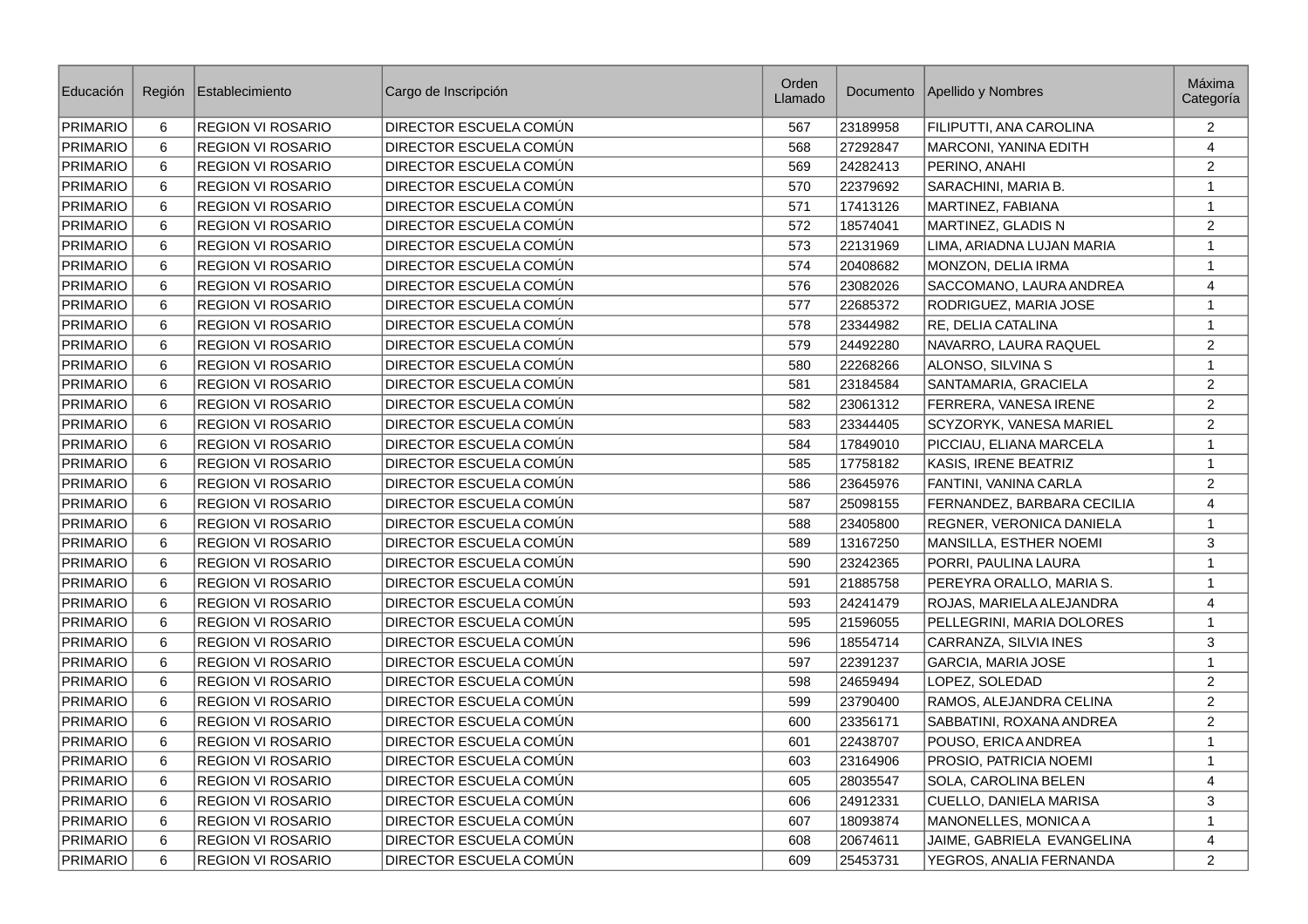| Educación       | Región  | Establecimiento          | Cargo de Inscripción   | Orden<br>Llamado | Documento | Apellido y Nombres            | <b>Máxima</b><br>Categoría |
|-----------------|---------|--------------------------|------------------------|------------------|-----------|-------------------------------|----------------------------|
| PRIMARIO        | 6       | <b>REGION VI ROSARIO</b> | DIRECTOR ESCUELA COMÚN | 610              | 17301741  | DI CROSTA, ILEANA G           | $\mathbf{1}$               |
| <b>PRIMARIO</b> | 6       | <b>REGION VI ROSARIO</b> | DIRECTOR ESCUELA COMÚN | 611              | 22462239  | MOREYRA, VIVIANA MARIA        | $\overline{4}$             |
| <b>PRIMARIO</b> | 6       | <b>REGION VI ROSARIO</b> | DIRECTOR ESCUELA COMÚN | 613              | 14440969  | LONGHI, MIRTA NOEMI           | $\mathbf{1}$               |
| <b>PRIMARIO</b> | 6       | <b>REGION VI ROSARIO</b> | DIRECTOR ESCUELA COMÚN | 614              | 21722517  | <b>UGARTE, ANA ROSA</b>       | 1                          |
| <b>PRIMARIO</b> | 6       | <b>REGION VI ROSARIO</b> | DIRECTOR ESCUELA COMÚN | 615              | 29348733  | SILVA, LUCIANA RAQUEL         | $\overline{4}$             |
| <b>PRIMARIO</b> | 6       | <b>REGION VI ROSARIO</b> | DIRECTOR ESCUELA COMÚN | 616              | 22949428  | CORTES, MARIA JOSE            | $\mathbf 1$                |
| PRIMARIO        | 6       | <b>REGION VI ROSARIO</b> | DIRECTOR ESCUELA COMÚN | 617              | 23717585  | FRANCIONI, CLAUDIA ALEJANDRA  | $\overline{2}$             |
| <b>PRIMARIO</b> | 6       | <b>REGION VI ROSARIO</b> | DIRECTOR ESCUELA COMÚN | 618              | 21414434  | CHARME, GABRIELA ANGELICA     | $\mathbf{1}$               |
| <b>PRIMARIO</b> | 6       | <b>REGION VI ROSARIO</b> | DIRECTOR ESCUELA COMÚN | 619              | 22022116  | CARDONATO, CAROLINA MERCEDES  | $\mathbf{1}$               |
| <b>PRIMARIO</b> | 6       | <b>REGION VI ROSARIO</b> | DIRECTOR ESCUELA COMÚN | 620              | 22040470  | VALLARO, ROSELINA CINTIA      | $\mathbf{1}$               |
| <b>PRIMARIO</b> | 6       | <b>REGION VI ROSARIO</b> | DIRECTOR ESCUELA COMÚN | 623              | 21422627  | CORBO, MARCELA                | $\mathbf{1}$               |
| <b>PRIMARIO</b> | 6       | <b>REGION VI ROSARIO</b> | DIRECTOR ESCUELA COMÚN | 624              | 20704309  | MITRE, FABIANA ELENA          | $\mathbf{1}$               |
| <b>PRIMARIO</b> | 6       | REGION VI ROSARIO        | DIRECTOR ESCUELA COMÚN | 625              | 21929057  | VILLEGAS, MONICA ADRIANA      | $\sqrt{2}$                 |
| <b>PRIMARIO</b> | 6       | <b>REGION VI ROSARIO</b> | DIRECTOR ESCUELA COMÚN | 626              | 16486377  | RODRIGUEZ, SILVIA MONICA      | 3                          |
| <b>PRIMARIO</b> | 6       | <b>REGION VI ROSARIO</b> | DIRECTOR ESCUELA COMÚN | 627              | 22455559  | CAPPONI, JULIETA MA.DEL LUJAN | $\mathbf{1}$               |
| <b>PRIMARIO</b> | 6       | <b>REGION VI ROSARIO</b> | DIRECTOR ESCUELA COMÚN | 628              | 20356452  | LONGHI, ANABEL                | $\overline{c}$             |
| <b>PRIMARIO</b> | $\,6\,$ | <b>REGION VI ROSARIO</b> | DIRECTOR ESCUELA COMÚN | 629              | 13923475  | RUEDA, CECILIA MERCEDES       | $\overline{c}$             |
| <b>PRIMARIO</b> | 6       | <b>REGION VI ROSARIO</b> | DIRECTOR ESCUELA COMÚN | 630              | 22244997  | RODRIGUEZ, CLAUDIA BEATRIZ    | $\mathbf{1}$               |
| <b>PRIMARIO</b> | 6       | <b>REGION VI ROSARIO</b> | DIRECTOR ESCUELA COMÚN | 631              | 20168184  | <b>WIRTH, SILVIA BEATRIZ</b>  | 4                          |
| PRIMARIO        | 6       | <b>REGION VI ROSARIO</b> | DIRECTOR ESCUELA COMÚN | 632              | 25942946  | SANCHEZ, MARISOL EDITH        | $\overline{4}$             |
| <b>PRIMARIO</b> | 6       | <b>REGION VI ROSARIO</b> | DIRECTOR ESCUELA COMÚN | 633              | 16778120  | CACERES, GRACIELA MAGDALENA   | $\overline{2}$             |
| PRIMARIO        | 6       | <b>REGION VI ROSARIO</b> | DIRECTOR ESCUELA COMÚN | 635              | 27115692  | BRANDOLIN, PAOLA ROMINA       | 4                          |
| <b>PRIMARIO</b> | 6       | <b>REGION VI ROSARIO</b> | DIRECTOR ESCUELA COMÚN | 636              | 18215245  | COMAN, CLAUDIA M              | 4                          |
| <b>PRIMARIO</b> | 6       | <b>REGION VI ROSARIO</b> | DIRECTOR ESCUELA COMÚN | 637              | 24675328  | NATALI, MARIA LAURA           | 2                          |
| <b>PRIMARIO</b> | 6       | <b>REGION VI ROSARIO</b> | DIRECTOR ESCUELA COMÚN | 638              | 14494847  | GAETA, MARGARITA GRACIELA     | $\mathbf{1}$               |
| <b>PRIMARIO</b> | 6       | <b>REGION VI ROSARIO</b> | DIRECTOR ESCUELA COMÚN | 639              | 26066677  | RECHE, MANUELA MA.DEL V.      | $\overline{4}$             |
| <b>PRIMARIO</b> | 6       | <b>REGION VI ROSARIO</b> | DIRECTOR ESCUELA COMÚN | 640              | 20483261  | VALLEJOS, MERCEDES MABEL      | 2                          |
| <b>PRIMARIO</b> | 6       | <b>REGION VI ROSARIO</b> | DIRECTOR ESCUELA COMÚN | 641              | 18031867  | GREGORIO, BIBIANA ANDREA      | 3                          |
| <b>PRIMARIO</b> | 6       | <b>REGION VI ROSARIO</b> | DIRECTOR ESCUELA COMÚN | 642              | 22104447  | SIBOLDI, GABRIEL GUSTAVO      | 2                          |
| <b>PRIMARIO</b> | 6       | <b>REGION VI ROSARIO</b> | DIRECTOR ESCUELA COMÚN | 643              | 17462080  | ROJAS, NORMA                  | $\overline{4}$             |
| <b>PRIMARIO</b> | 6       | <b>REGION VI ROSARIO</b> | DIRECTOR ESCUELA COMÚN | 644              | 24675710  | TENCA, JORGELINA FERNANDA     | 3                          |
| <b>PRIMARIO</b> | 6       | <b>REGION VI ROSARIO</b> | DIRECTOR ESCUELA COMÚN | 645              | 21722782  | PERALTA, CARINA E             | $\overline{4}$             |
| <b>PRIMARIO</b> | 6       | <b>REGION VI ROSARIO</b> | DIRECTOR ESCUELA COMÚN | 646              | 22873029  | FRANCO, MARIA EVANGELINA      | $\mathbf{2}$               |
| <b>PRIMARIO</b> | 6       | <b>REGION VI ROSARIO</b> | DIRECTOR ESCUELA COMÚN | 647              | 24980437  | LANDALUCE, LAURA ANDREA       | $\sqrt{2}$                 |
| <b>PRIMARIO</b> | 6       | <b>REGION VI ROSARIO</b> | DIRECTOR ESCUELA COMÚN | 648              | 24350571  | RIMOLI, RICARDO ARIEL         | 3                          |
| <b>PRIMARIO</b> | 6       | <b>REGION VI ROSARIO</b> | DIRECTOR ESCUELA COMÚN | 649              | 22379697  | BANNELLI, MARIA EUGENIA       | $\overline{2}$             |
| <b>PRIMARIO</b> | 6       | <b>REGION VI ROSARIO</b> | DIRECTOR ESCUELA COMÚN | 650              | 17819387  | RUIZ, VIVIANA M               | 4                          |
| <b>PRIMARIO</b> | 6       | <b>REGION VI ROSARIO</b> | DIRECTOR ESCUELA COMÚN | 651              | 20847098  | LECUONA, VERONICA ALEJANDRA   | 3                          |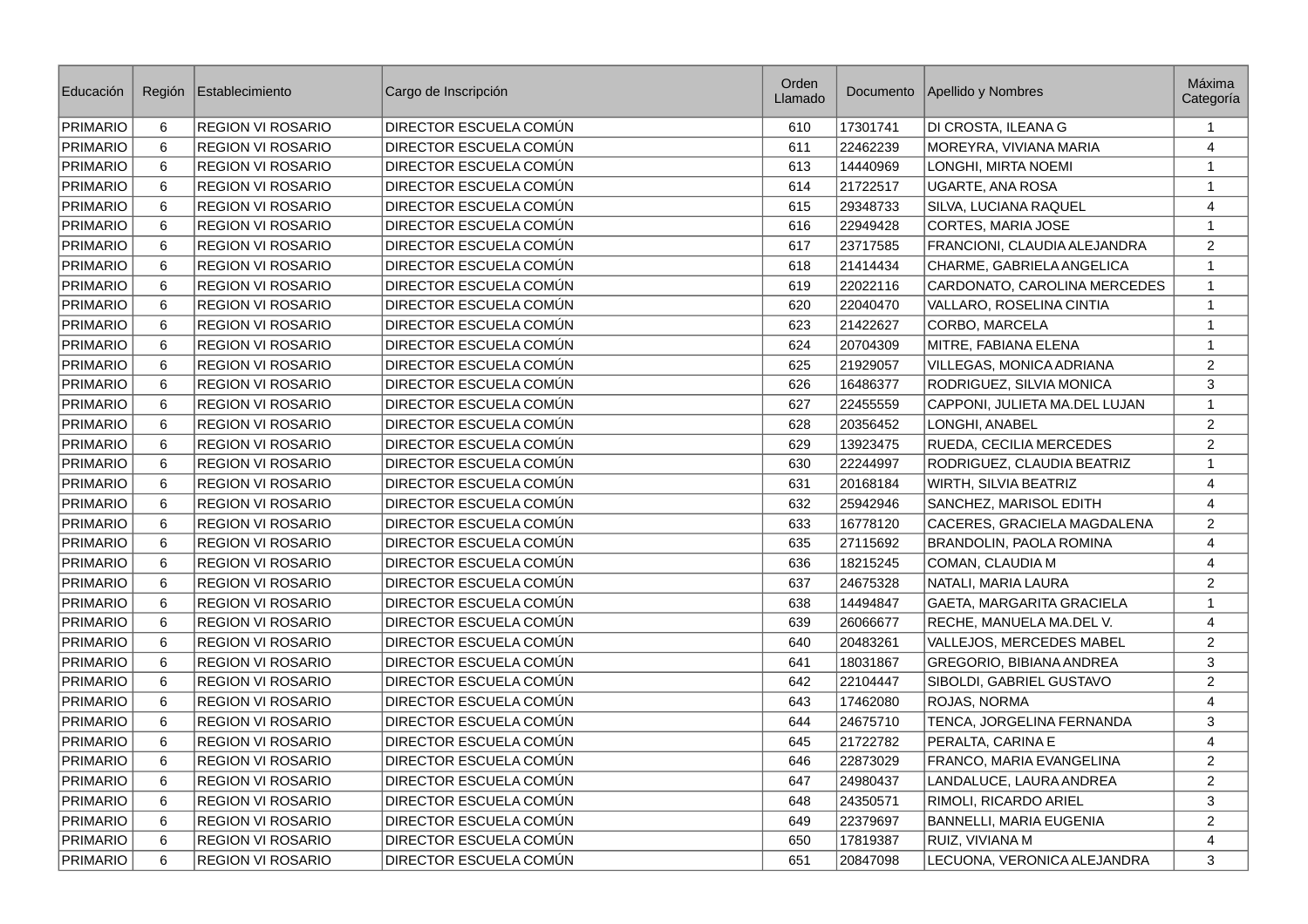| Educación       | Región         | Establecimiento              | Cargo de Inscripción                                      | Orden<br>Llamado |          | Documento   Apellido y Nombres     | Máxima<br>Categoría |
|-----------------|----------------|------------------------------|-----------------------------------------------------------|------------------|----------|------------------------------------|---------------------|
| PRIMARIO        | 6              | <b>REGION VI ROSARIO</b>     | DIRECTOR ESCUELA COMÚN                                    | 652              | 17326001 | BRUZZO, MARCELA ALEJANDRA          | 4                   |
| PRIMARIO        | 6              | <b>REGION VI ROSARIO</b>     | DIRECTOR ESCUELA COMÚN                                    | 653              | 21907540 | CHAVARRIA, ROSANA ARIANA           | $\overline{4}$      |
| PRIMARIO        | 6              | <b>REGION VI ROSARIO</b>     | DIRECTOR ESCUELA COMÚN                                    | 654              | 16135656 | IRIZAGA, CLAUDIA RAQUEL            | 4                   |
| PRIMARIO        | 6              | <b>REGION VI ROSARIO</b>     | DIRECTOR ESCUELA COMÚN                                    | 655              | 25982775 | IFRAN, JORGELINA SOLEDAD           | 3                   |
| <b>PRIMARIO</b> | 6              | <b>REGION VI ROSARIO</b>     | DIRECTOR ESCUELA COMÚN                                    | 656              | 23899748 | CHAVES, LORENA ANDREA              | 2                   |
| PRIMARIO        | 6              | <b>REGION VI ROSARIO</b>     | DIRECTOR ESCUELA COMÚN                                    | 657              | 22087718 | VILLAVICENCIO, MARIELA SILVANA     | $\overline{4}$      |
| PRIMARIO        | 6              | <b>REGION VI ROSARIO</b>     | DIRECTOR ESCUELA COMÚN                                    | 658              | 24861179 | LAGORIO, MAYRA MARCELA             | $\overline{4}$      |
| <b>PRIMARIO</b> | 6              | <b>REGION VI ROSARIO</b>     | DIRECTOR ESCUELA COMÚN                                    | 659              | 18773614 | MEZA POBLETE, FLOR DE LAS MERCEDES | $\mathbf{1}$        |
| PRIMARIO        | 6              | <b>REGION VI ROSARIO</b>     | DIRECTOR ESCUELA COMÚN                                    | 660              | 24396727 | ESCALADA, MARIANA GABRIELA         | $\overline{4}$      |
| PRIMARIO        | 6              | <b>REGION VI ROSARIO</b>     | DIRECTOR ESCUELA COMÚN                                    | 661              | 23061595 | ARLORO, NURIA MARIA                | 4                   |
| <b>PRIMARIO</b> | 6              | <b>REGION VI ROSARIO</b>     | DIRECTOR ESCUELA COMÚN                                    | 662              | 21011101 | ROMEO, CARINA ALEJANDRA            | 2                   |
| PRIMARIO        | 6              | <b>REGION VI ROSARIO</b>     | DIRECTOR ESCUELA COMÚN                                    | 663              | 22131961 | VELAZQUEZ, MARIA DE LOS ANGELES    | $\overline{4}$      |
| PRIMARIO        | 6              | <b>REGION VI ROSARIO</b>     | DIRECTOR ESCUELA COMÚN                                    | 664              | 22296660 | BARRIOS, JORGELINA LIDIA           | $\overline{4}$      |
| <b>PRIMARIO</b> | 6              | <b>REGION VI ROSARIO</b>     | DIRECTOR ESCUELA COMÚN                                    | 665              | 23004734 | MORENO, MARIELA MONICA             | 2                   |
| PRIMARIO        | 6              | <b>REGION VI ROSARIO</b>     | DIRECTOR ESCUELA MODALIDAD HOSPITALARIA Y DOMICILIARIA    | $\overline{2}$   | 21416866 | OVIEDO, CLAUDIA DANIELA            | $\mathbf 0$         |
| <b>PRIMARIO</b> | 6              | <b>REGION VI ROSARIO</b>     | DIRECTOR ESCUELA NOCTURNA                                 | 13               | 16509004 | GONZALEZ, ANALIA ESTELA            | $\mathbf 0$         |
| <b>PRIMARIO</b> | 6              | <b>REGION VI ROSARIO</b>     | DIRECTOR JORNADA COMPLETA Y ALBERGUE - ESCUELA HOGAR      | $\mathbf{1}$     | 21651565 | GARNICA, ANDREA FERNANDA ROSA      | $\overline{2}$      |
| PRIMARIO        | 6              | <b>REGION VI ROSARIO</b>     | <b>DIRECTOR TALLER</b>                                    | 8                | 21044849 | RIOS, ELENA ALEJANDRA              | $\overline{2}$      |
| <b>PRIMARIO</b> | 6              | <b>REGION VI ROSARIO</b>     | <b>DIRECTOR TALLER</b>                                    | 9                | 24566927 | SALOMONE, DARIO FERNANDO           | $\mathbf{1}$        |
| PRIMARIO        | 6              | <b>REGION VI ROSARIO</b>     | RESPONSABLE ZONAL                                         | 6                | 17752636 | <b>GIUSTI, MARIA ESTER</b>         | $\mathbf 0$         |
| PRIMARIO        | 6              | <b>REGION VI ROSARIO</b>     | RESPONSABLE ZONAL                                         | 15               | 25512228 | <b>VEGAS, LORENA ROSANA</b>        | $\mathbf{0}$        |
| <b>PRIMARIO</b> | $\overline{7}$ |                              | REGION VII VENADO TUERTO DIRECTOR CENTRO EDUCACION FISICA | 2                | 14541193 | ORSI, ADRIANA MONICA               | $\mathbf 0$         |
| <b>PRIMARIO</b> | $\overline{7}$ |                              | REGION VII VENADO TUERTO DIRECTOR ESCUELA COMUN           | 10               | 17072751 | GARCIA, GRACIELA VIVIANA           | $\mathbf{1}$        |
| <b>PRIMARIO</b> | $\overline{7}$ |                              | REGION VII VENADO TUERTO DIRECTOR ESCUELA COMÚN           | 16               | 27517870 | VRANCOVICH, MARIA DE LOS ANGELES   | $\overline{4}$      |
| <b>PRIMARIO</b> | $\overline{7}$ |                              | REGION VII VENADO TUERTO DIRECTOR ESCUELA COMÚN           | 30               | 12156860 | <b>DUBOCOVICH, LILIANA BELKIS</b>  | $\mathbf{1}$        |
| <b>PRIMARIO</b> | $\overline{7}$ |                              | REGION VII VENADO TUERTO DIRECTOR ESCUELA COMÚN           | 50               | 18380804 | NARANJO, ADRIANA PATRICIA          | $\mathsf 3$         |
| <b>PRIMARIO</b> | $\overline{7}$ |                              | REGION VII VENADO TUERTO DIRECTOR ESCUELA COMÚN           | 53               | 22369107 | ALVAREZ, VIVIANA                   | $\mathbf{1}$        |
| <b>PRIMARIO</b> | $\overline{7}$ |                              | REGION VII VENADO TUERTO DIRECTOR ESCUELA COMÚN           | 55               | 26565014 | <b>VUSANOVICH, ELENA MIRIAM</b>    | $\overline{4}$      |
| <b>PRIMARIO</b> | $\overline{7}$ |                              | REGION VII VENADO TUERTO   DIRECTOR ESCUELA COMÚN         | 59               | 23150238 | BUENAGUIDI, CARINA MARIA ALEJANDRA | 3                   |
| <b>PRIMARIO</b> | $\overline{7}$ |                              | REGION VII VENADO TUERTO DIRECTOR ESCUELA COMÚN           | 61               | 25597455 | <b>TORRES, KARINA MABEL</b>        | $\overline{4}$      |
| <b>PRIMARIO</b> | $\overline{7}$ |                              | REGION VII VENADO TUERTO DIRECTOR ESCUELA COMÚN           | 63               | 21416877 | <b>BRUSASCA, AZUCENA BEATRIZ</b>   | 4                   |
| <b>PRIMARIO</b> | $\overline{7}$ |                              | REGION VII VENADO TUERTO DIRECTOR ESCUELA COMÚN           | 68               | 21876635 | MIRABET, CLAUDIO JOSE              | $\overline{4}$      |
| <b>PRIMARIO</b> | $\overline{7}$ | REGION VII VENADO TUERTO     | DIRECTOR JORNADA COMPLETA Y JORNADA COMPLETA CON ALBERGUE | $\mathbf{1}$     | 23255143 | <b>ESTEBAN, ANALIA LUCIA</b>       | $\mathbf{1}$        |
| <b>PRIMARIO</b> | $\overline{7}$ | REGION VII VENADO TUERTO     | DIRECTOR JORNADA COMPLETA Y JORNADA COMPLETA CON ALBERGUE | $\overline{c}$   | 21767339 | CAICHIOLO, LILIANA VERONICA        | $\mathbf{1}$        |
| <b>PRIMARIO</b> | 8              | REGION VIII SAN JORGE        | DIRECTOR ESCUELA COMÚN                                    | 16               | 17915201 | CAFFARATTI, SILVINA ANDREA         | 3                   |
| PRIMARIO        | 8              | <b>REGION VIII SAN JORGE</b> | DIRECTOR ESCUELA COMÚN                                    | 25               | 25668720 | MAS, YAQUELINA SOLEDAD             | $\overline{4}$      |
| <b>PRIMARIO</b> | 8              | <b>REGION VIII SAN JORGE</b> | DIRECTOR ESCUELA COMÚN                                    | 26               | 17896005 | NASUTI, MARCELA MIRIAM             | $\overline{4}$      |
| PRIMARIO        | 8              | <b>REGION VIII SAN JORGE</b> | DIRECTOR ESCUELA COMÚN                                    | 29               | 22233814 | RATTO, MARIA CECILIA               | $\mathbf{1}$        |